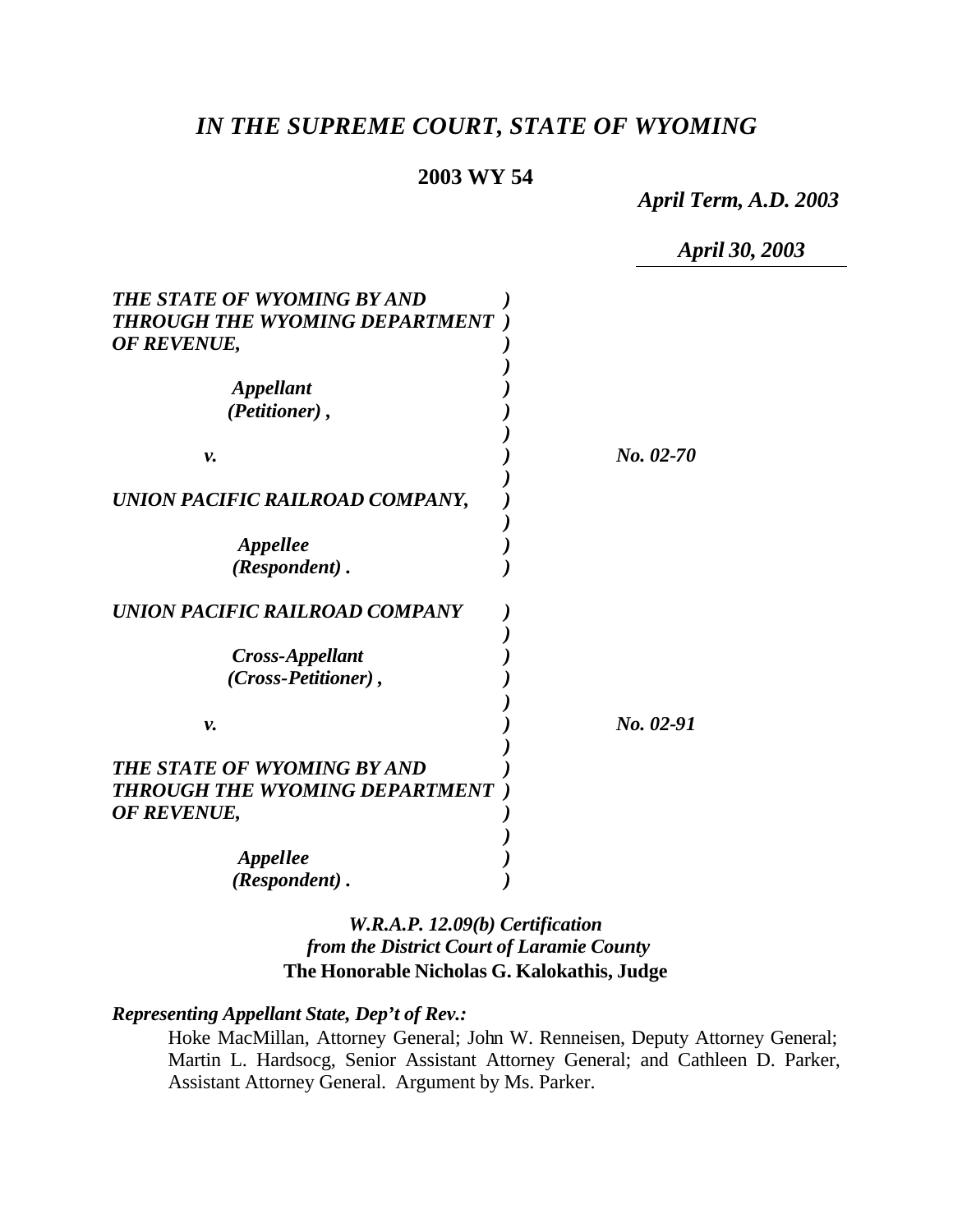## *Representing Appellee Union Pacific Railroad Co.:*

Gregory C. Dyekman of Dray, Thomson & Dyekman, P.C., Cheyenne, WY. Argument by Mr. Dyekman.

Before **HILL, C.J.,** and **GOLDEN, LEHMAN, KITE,** and **VOIGT, JJ.**

**NOTICE:** *This opinion is subject to formal revision before publication in Pacific Reporter Third. Readers are requested to notify the Clerk of the Supreme Court, Supreme Court Building, Cheyenne, Wyoming 82002 of any typographical or other formal errors in order that corrections may be made before final publication in the permanent volume.*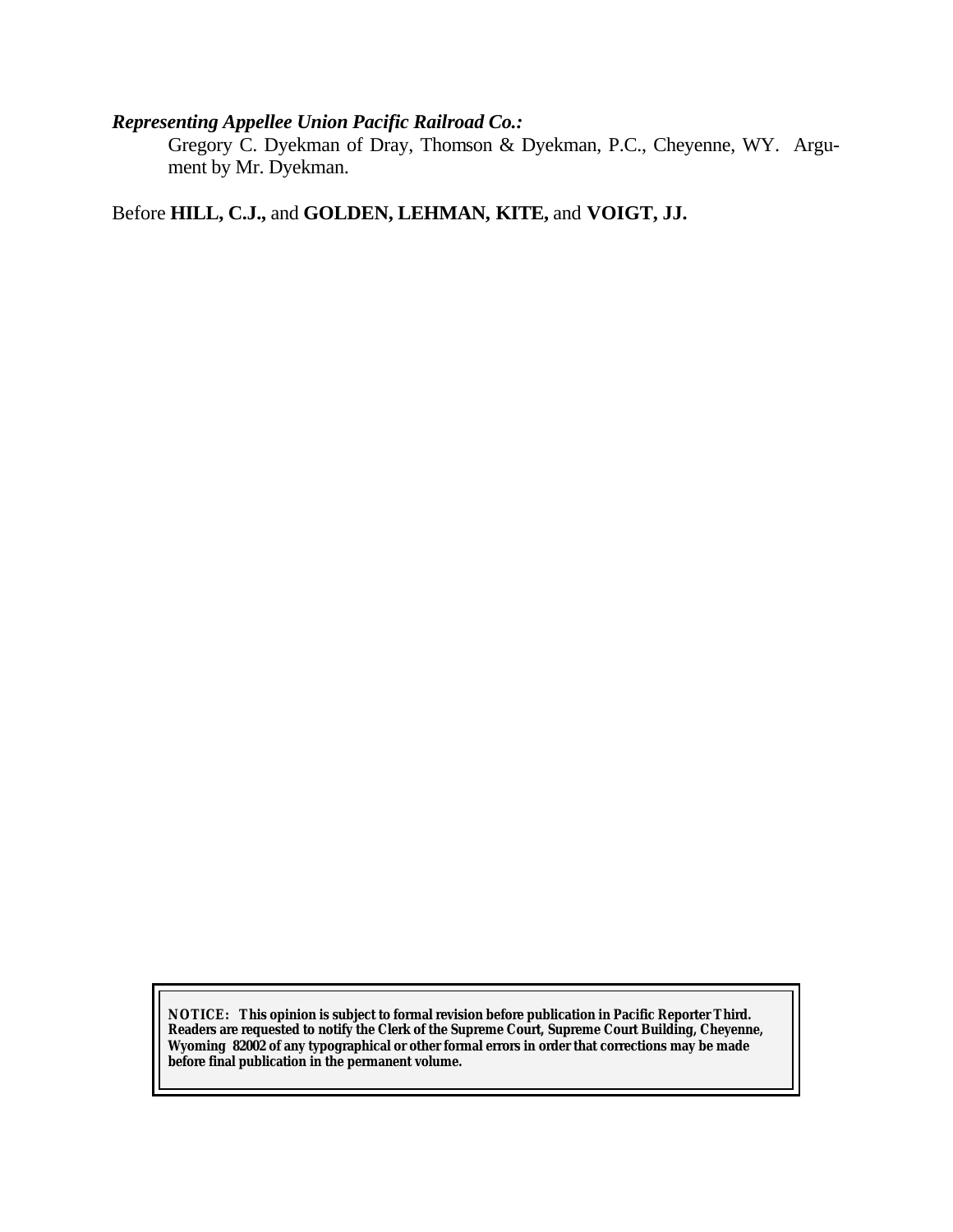### **LEHMAN, Justice.**

[¶1] This case involves review of a decision of the State of Wyoming, Board of Equalization (SBOE) regarding purchases of ballast from a quarry located in Laramie County, by Respondent/Cross-Petitioner Union Pacific Railroad Company (UPRC). After hearing, SBOE ruled that sales tax did not need to be paid by UPRC with respect to purchases of "construction" ballast since these purchases constituted destination sales. However, SBOE ruled that sales tax must be paid by UPRC with respect to its purchases of "maintenance" ballast. In addition, SBOE ruled that the UPRC "authority" had been properly revoked by DOR.

[¶2] A petition for review was filed by both parties in the First Judicial District Court in Laramie County, and later certified before this court. Upon our review, we affirm.

## *ISSUES*

[¶3] Petitioner/Cross-Respondent State of Wyoming, Department of Revenue (DOR) sets forth the following issues regarding its petition:

> 1. Did the [SBOE] incorrectly hold that the purchase of "construction" ballast in the State of Wyoming was not taxable pursuant to Wyo. Stat. §§ 39-15-101(a)(vii) and 39-15-  $103(a)(i)(A)?$

> 2. Was the [SBOE's] decision to except "construction" ballast from taxation supported by substantial evidence as required by the Wyoming Administrative Procedure Act?

> 3. Did the [SBOE] fail to follow procedures required by law when it raised, *sua sponte*, factual and legal issues regarding the distinction between "construction" and "maintenance" ballast?

UPRC counters with these stated issues:

1. The [SBOE's] decision concerning taxability of "construction" ballast was consistent with the Wyoming law of "destination sales" and supported by substantial evidence.

2. The [SBOE's] distinction between "construction" and "maintenance" ballast was based upon the evidence and arguments of the parties at the hearing and not a "new issue."

UPRC, in its petition, phrases the issue as: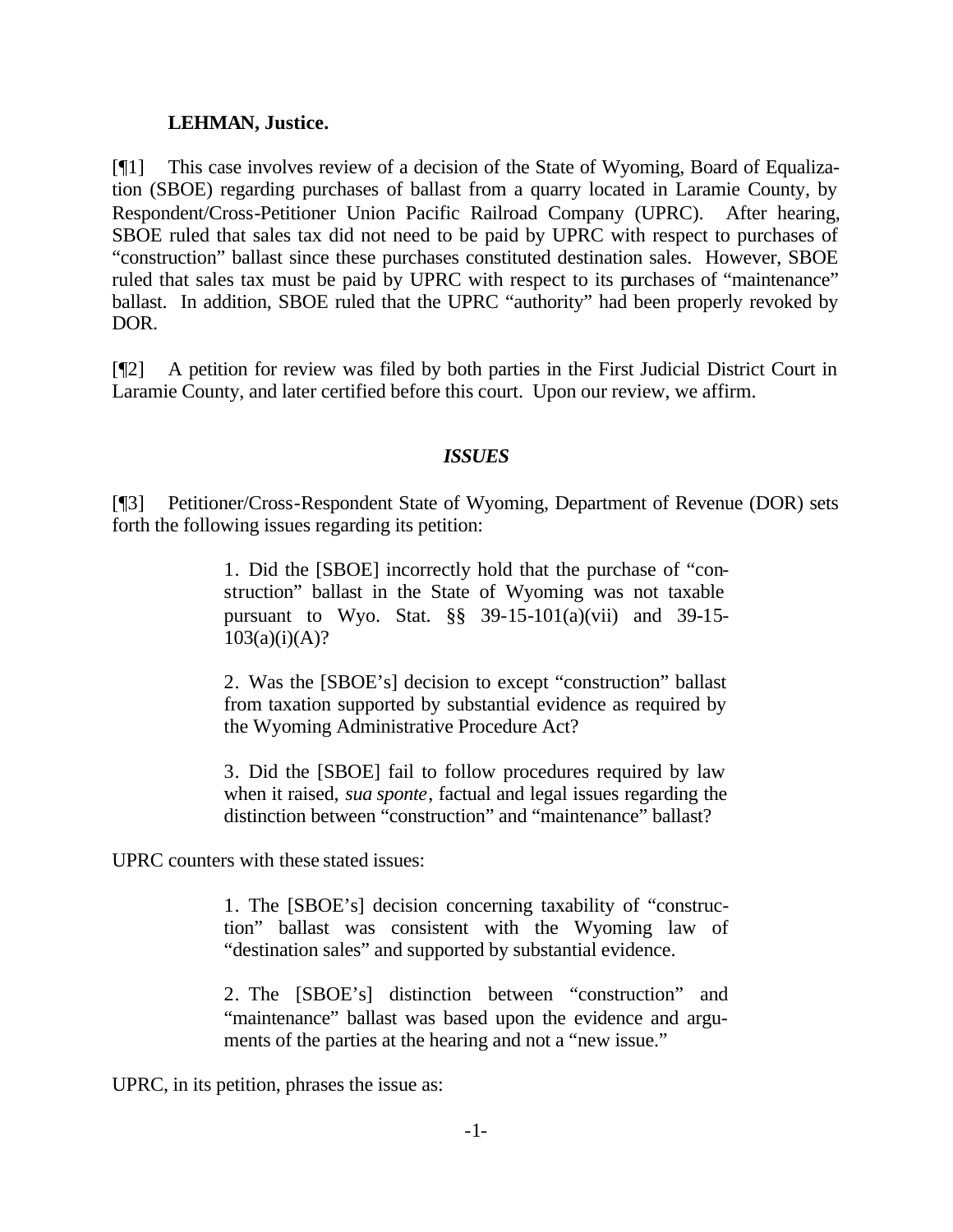Did the [SBOE] err in concluding that [DOR] adequately and properly revoked [UPRC's] "authority" concerning sales and use taxes effective June 1, 1998 by complying with the requirements set out in the [SBOE's] 1991 decision *In the Matter of the Appeal of Union Pacific Railroad Company,* Wyoming Board of Equalization Docket Nos. 88-110 and 89-61 (1991)?

DOR sets forth the issues to be addressed on UPRC's petition as:

1. Did the [SBOE] correctly hold that the retail purchase of ballast was taxable in the State of Wyoming?

2. Did the [SBOE] correctly determine that the [SBOE] did not have the statutory authority to direct [DOR] in the revocation of [DOR's] tax policy?

3. Did the [SBOE] correctly hold that [DOR] properly revoked [UPRC's] authority to purchase ballast tax free in the State of Wyoming?

## *FACTS AND HISTORICAL BACKGROUND*

[¶4] Ballast is crushed granite rock used to construct or maintain railroad beds. UPRC is involved in the purchase of ballast in Laramie County in two different ways. In some instances, ballast is bought for construction purposes, and UPRC acts as a common carrier delivering the ballast to the ultimate user of the product. This type of purchase is made pursuant to a contract between the vendor and the ultimate user that calls for acceptance of the ballast upon inspection at the time of delivery outside of Wyoming.<sup>1</sup> At the time of sale, this ballast is designated solely for use outside of Wyoming.<sup>2</sup> In other instances, UPRC purchases ballast for maintenance purposes without a specific contract in place, and the ballast is retained by UPRC until an end use is discovered for the product.<sup>3</sup>

[¶5] In 1975, DOR granted UPRC an exemption from paying sales tax on its purchase of inventory, including ballast, within Wyoming. Rather, UPRC was required to pay a "use" tax to the state where the inventory, including ballast, was removed from inventory for use, if such a tax was imposed by that particular state. Therefore, when ballast was used in

<sup>&</sup>lt;sup>1</sup> In most, if not all, instances, UPRC is also the ultimate user.

 $2^2$  We will refer to the purchase of ballast under these circumstances as "construction" ballast.

 $3$  We will refer to the purchase of ballast under these circumstances as "maintenance" ballast.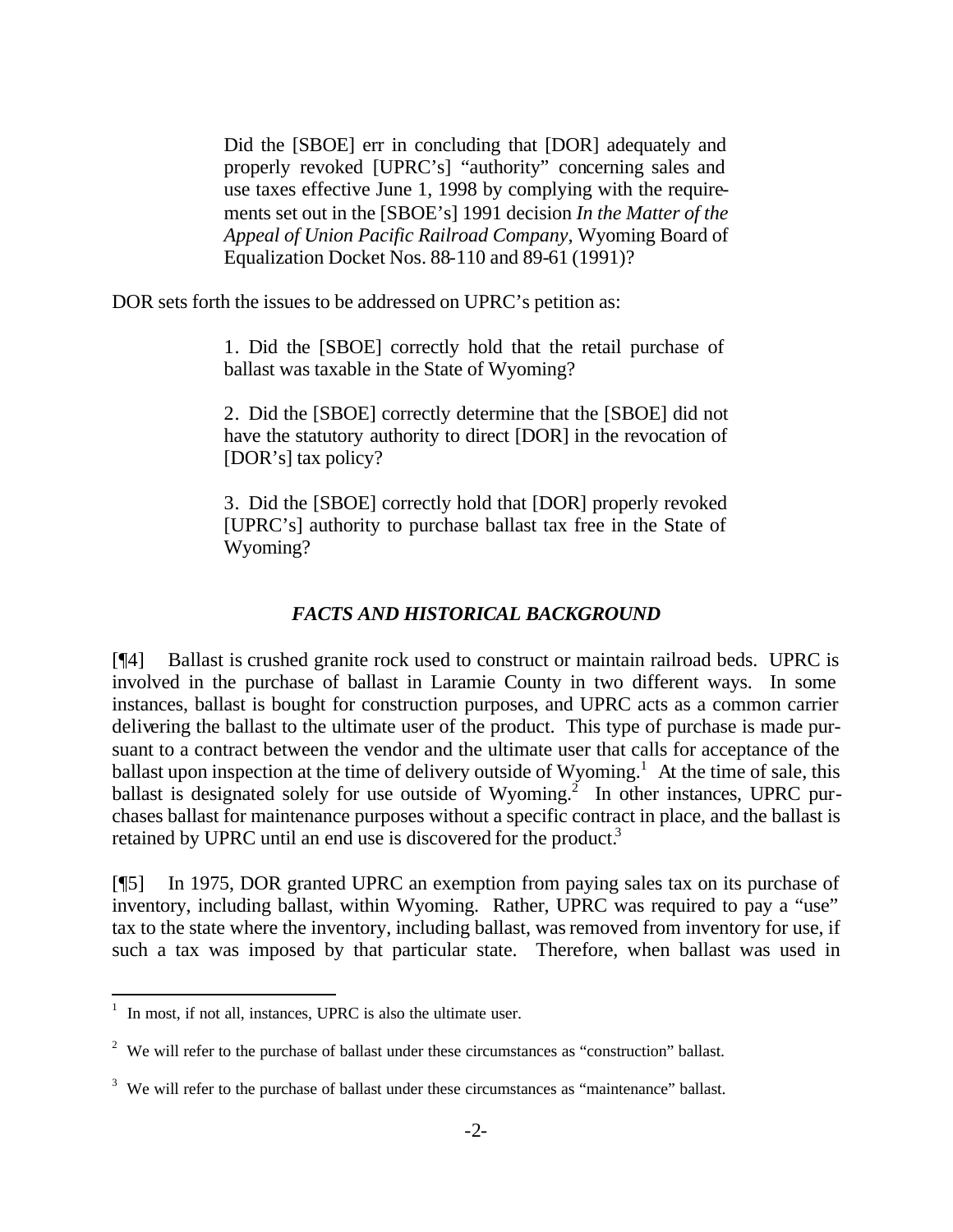Wyoming by UPRC, UPRC was required to pay use tax to Wyoming. This exemption was known as the UPRC "authority."

[¶6] During a meeting on June 17, 1997, Johnnie Burton, Director of DOR, advised UPRC that DOR had no statutory authority to agree to the UPRC "authority" and that the UPRC "authority" would not be continued. In subsequent meetings between DOR and UPRC, DOR again expressed that the UPRC "authority" had been revoked. This revocation was confirmed by UPRC. On March 12, 1998, the legislature enacted a direct pay statute, Wyo. Stat. Ann. §39-15-107.1. During consideration of this legislation, UPRC lobbied for an amendment that would provide statutory authority for the UPRC "authority." However, the requested language suggested by UPRC was not included in Wyo. Stat. Ann. § 39-15-107.1.

[¶7] The State of Wyoming, Department of Audit (DOA) audited UPRC for the period of April 1, 1996, through March 31, 1999. After the audit, DOR sent UPRC a final determination letter dated January 10, 2000, assessing UPRC a tax deficiency of \$1,211,814.15 for ballast purchases. In November of 2000, Dan Noble, Administrator of the Excise Tax Division of DOR, adjusted the audit assessment to include only ballast purchased after June 1, 1998. This adjustment reduced the tax assessment to \$661,428.70 plus interest and penalty. In making this adjustment, DOR determined that the UPRC "authority" had clearly been revoked in writing on April 29, 1998.

### *STANDARD OF REVIEW*

[¶8] In *Sinclair Oil Corp. v. Public Serv. Comm'n*, 2003 WY 22, ¶¶6-8, 63 P.3d 887, ¶¶6-8 (Wyo. 2003), we set forth:

> Our review of administrative decisions is guided by the standards set forth in Wyo. Stat. Ann. § 16-3-114(c):

> > (c) To the extent necessary to make a decision and when presented, the reviewing court shall decide all relevant questions of law, interpret constitutional and statutory provisions, and determine the meaning or applicability of the terms of an agency action. In making the following determinations, the court shall review the whole record or those parts of it cited by a party and due account shall be taken of the rule of prejudicial error. The reviewing court shall:

(i) Compel agency action unlawfully withheld or unreasonably delayed; and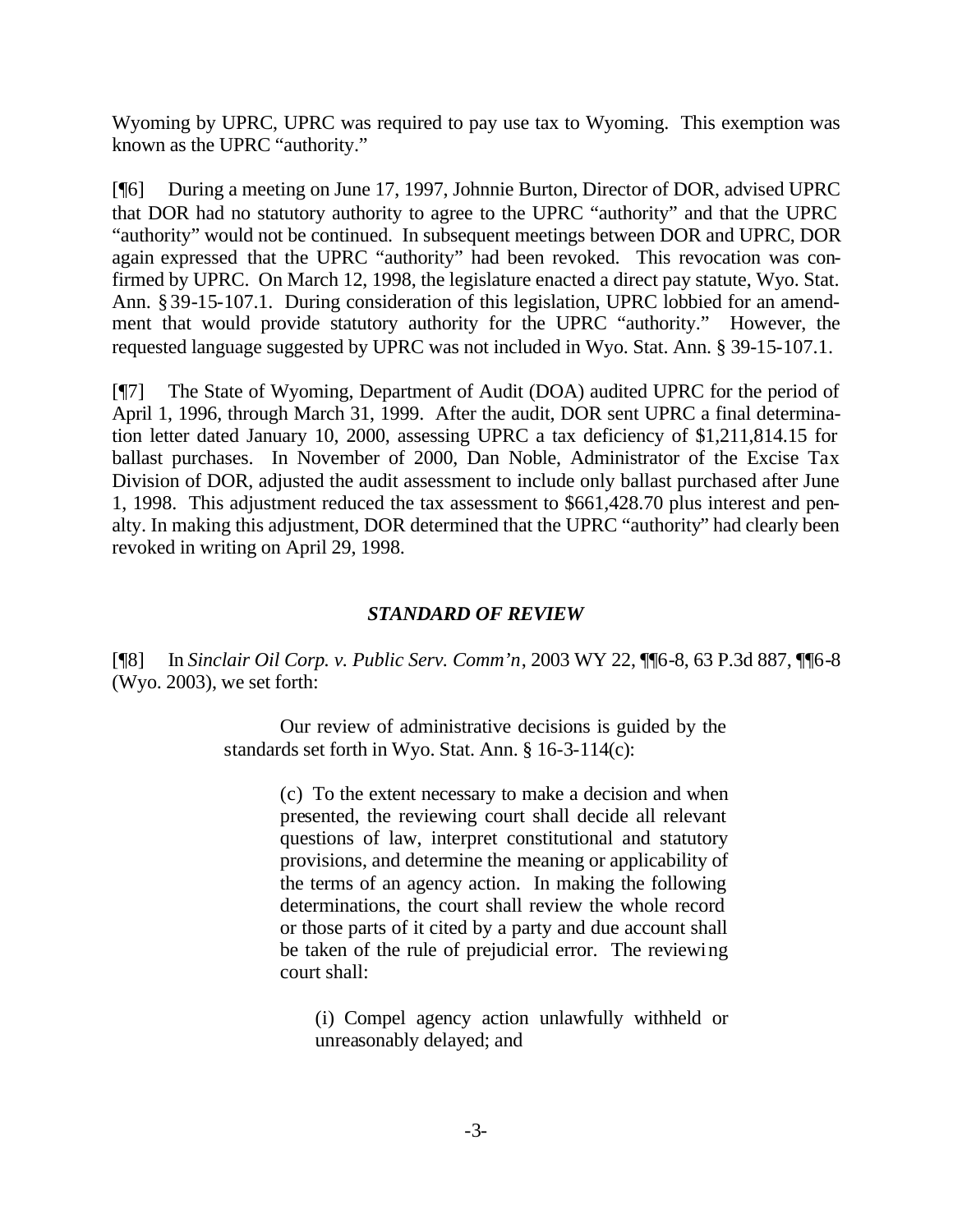(ii) Hold unlawful and set aside agency action, findings and conclusions found to be:

(A) Arbitrary, capricious, an abuse of discretion or otherwise not in accordance with law;

(B) Contrary to constitutional right, power, privilege or immunity;

(C) In excess of statutory jurisdiction, authority or limitations or lacking statutory right;

(D) Without observance of procedure required by law; or

(E) Unsupported by substantial evidence in a case reviewed on the record of an agency hearing provided by statute.

*See Newman v. State ex rel. Workers' Safety & Compensation Div.*, 2002 WY 91, ¶9, 49 P.3d 163, ¶9 (Wyo. 2002) and *McTiernan v. Scott*, 2001 WY 87, ¶11, 31 P.3d 749, ¶11 (Wyo. 2001).

We further enunciated in *Powder River Coal Co. v. State Bd. of Equalization*, 2002 WY 5, ¶5, 38 P.3d 423, ¶5 (Wyo. 2002):

> When we review cases certified pursuant to W.R.A.P. 12.09(b), we apply the appellate standards which are applicable to the court of the first instance. *State by and through Wyoming Department of Revenue v. Buggy Bath Unlimited, Inc.*, 2001 WY 27, ¶5, 18 P.3d 1182, ¶5 (Wyo. 2001); *see also Union Telephone Company, Inc. v. Wyoming Public Service Commission*, 907 P.2d 340, 341-42 (Wyo. 1995). Judicial review of administrative decisions is governed by Wyo. Stat. Ann. § 16-3-114(c) (LexisNexis 2001). *Buggy Bath Unlimited, Inc.*, ¶5; W.R.A.P. 12.09(a); *Everheart v. S & L Industrial*, 957 P.2d 847, 851 (Wyo. 1998).

In addition, in *Powder River Coal Co.*, at ¶6 (citing *Chevron U.S.A., Inc. v. State*, 918 P.2d 980, 983 (Wyo. 1996) and *State by and through Dep't of Rev. v. Buggy Bath Unlimited, Inc.*,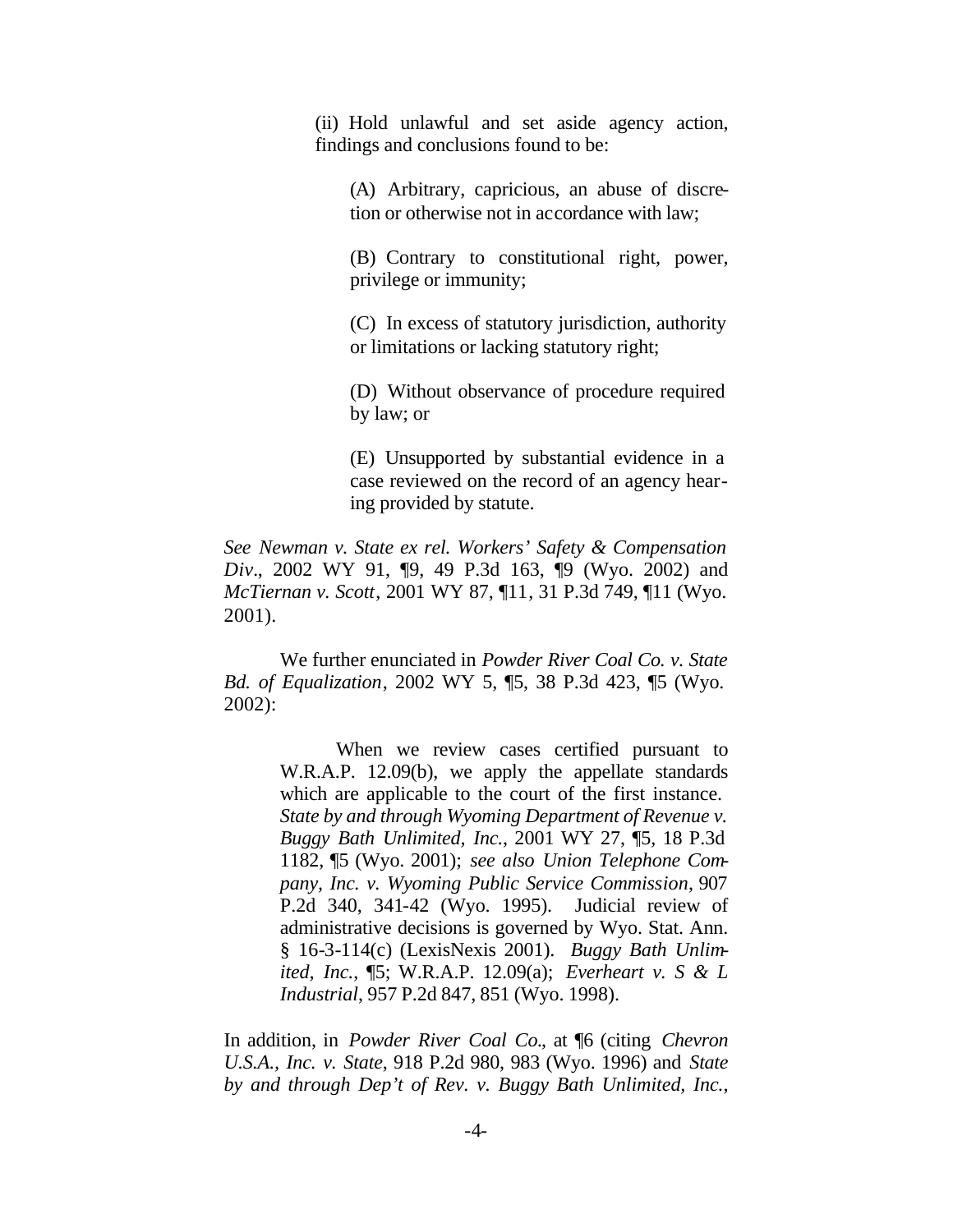2001 WY 27, ¶6, 18 P.3d 1182, ¶6 (Wyo. 2001)), we noted when this court reviews questions of law posed in an administrative context, this court must conduct a de novo review. We affirm an agency's conclusions of law when they are in accordance with the law. However, when the agency has failed to properly invoke and apply the correct rule of law, we correct the agency's error. *Id*. *See also State ex rel. Workers' Safety & Compensation Div. v. Garl,* 2001 WY 59, ¶¶8-9, 26 P.3d 1029, ¶¶8-9 (Wyo. 2001).

When issues are presented to us concerning whether there exists substantial evidence in the record to support the administrative decision, we have described substantial evidence as: "relevant evidence which a reasonable mind might accept in support of the conclusions of the agency." *McTiernan v. Scott*, at ¶11.

> The substantial evidence standard also requires that there be more than a scintilla of evidence. It is not required that the proof attain such a degree of certainty as to support only one conclusion to the exclusion of all others. Once the measure of evidence has surpassed the scintilla threshold, the possibility of drawing two inconsistent conclusions from the entire record does not mean that the conclusion drawn by the administrative agency is not supported by substantial evidence. Even where this court, after reviewing the record, arrives at a different conclusion, the court cannot substitute its judgment for that of the agency's as long as the agency's conclusion is supported by substantial evidence.

*Joe Johnson Company v. Wyoming State Board of Control*, 857 P.2d 312, 314-15 (Wyo. 1993) (quoting *Department of Employment, Labor Standards Division v. Roberts Construction Company*, 841 P.2d 854, 857 (Wyo. 1992)). "For evidence to be sufficient to allow a 'reasonable mind' to accept an agency's conclusion, there must appear in the record evidence which allows either a definitive conclusion or a reasonable extrapolation based on the surrounding circumstances." *GID v. Wyoming State Board of Control*, 926 P.2d 943, 951 (Wyo. 1996).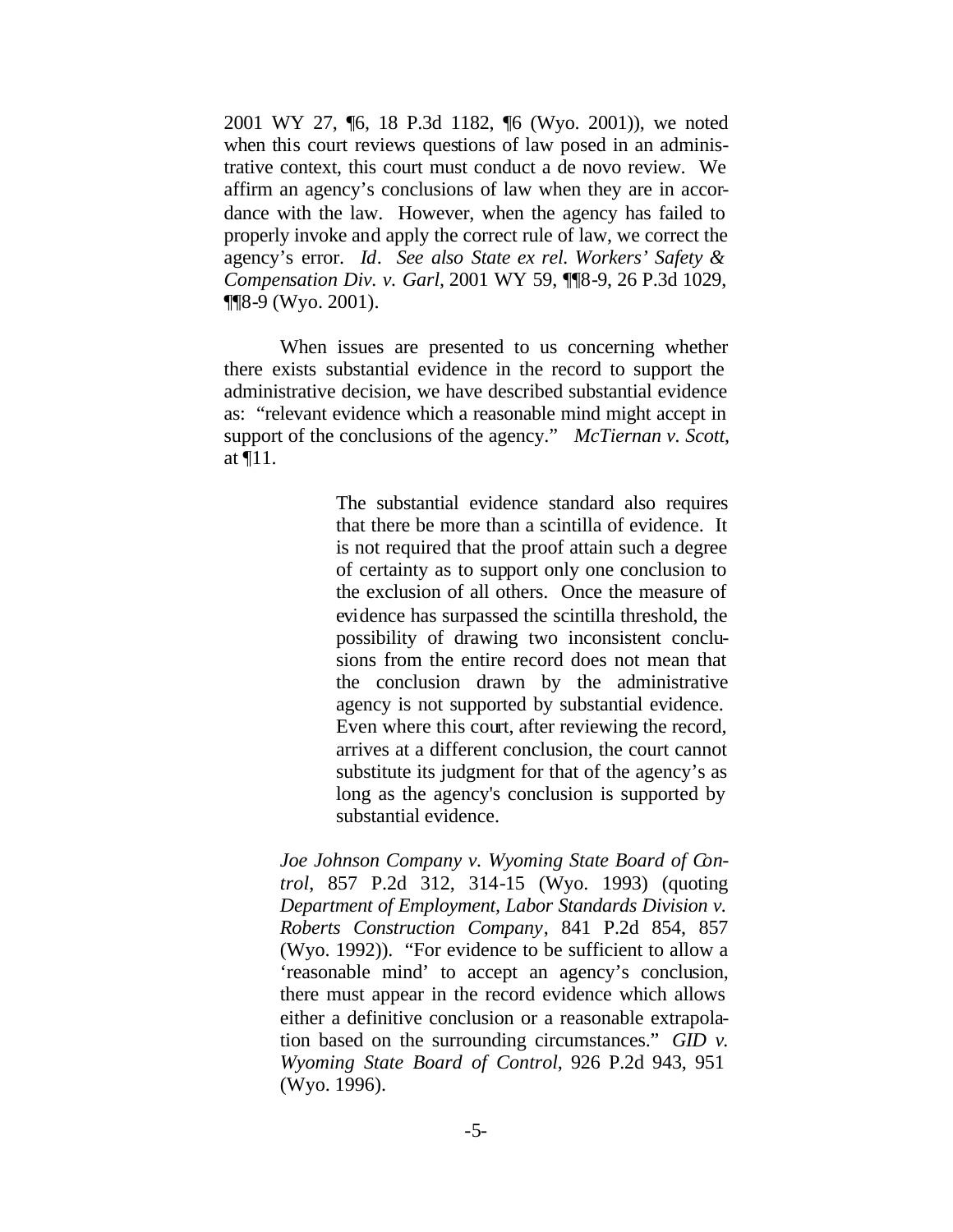*Id.* Therefore, when this court is charged with reviewing an agency's decision for substantial evidence pursuant to Wyo. Stat. Ann. § 16-3-114(c)(ii)(E),

> [t]hat duty requires a review of the entire record to determine if there is relevant evidence that a reasonable mind might accept in support of the agency's decision. *Joe Johnson Company*, 857 P.2d at 314-15. Occasionally, the process of review will necessarily require the reviewing court to engage in an assessment of the facts adduced during the administrative hearing. That assessment does not usually involve a reweighing or reconsideration of the basic facts found by the agency. However, as a by-product of that process, the reviewing court may arrive at an ultimate conclusion derived from those basic facts that is different from the agency's. A court will reach a different conclusion based on the evidence only in those situations where the agency's conclusion is clearly contrary to the weight of the evidence.

*McTiernan*, at ¶16 (footnote omitted). We have further stated in *Newman*, at ¶12 (quoting *State ex rel. Workers' Safety & Compensation Div. v. Jensen*, 2001 WY 51, ¶10, 24 P.3d 1133, ¶10 (Wyo. 2001)) that the substantial evidence test to be applied is as follows:

> In reviewing findings of fact, we examine the entire record to determine whether there is substantial evidence to support an agency's findings. If the agency's decision is supported by substantial evidence, we cannot properly substitute our judgment for that of the agency and must uphold the findings on appeal. Substantial evidence is relevant evidence which a reasonable mind might accept in support of the agency's conclusions. It is more than a scintilla of evidence.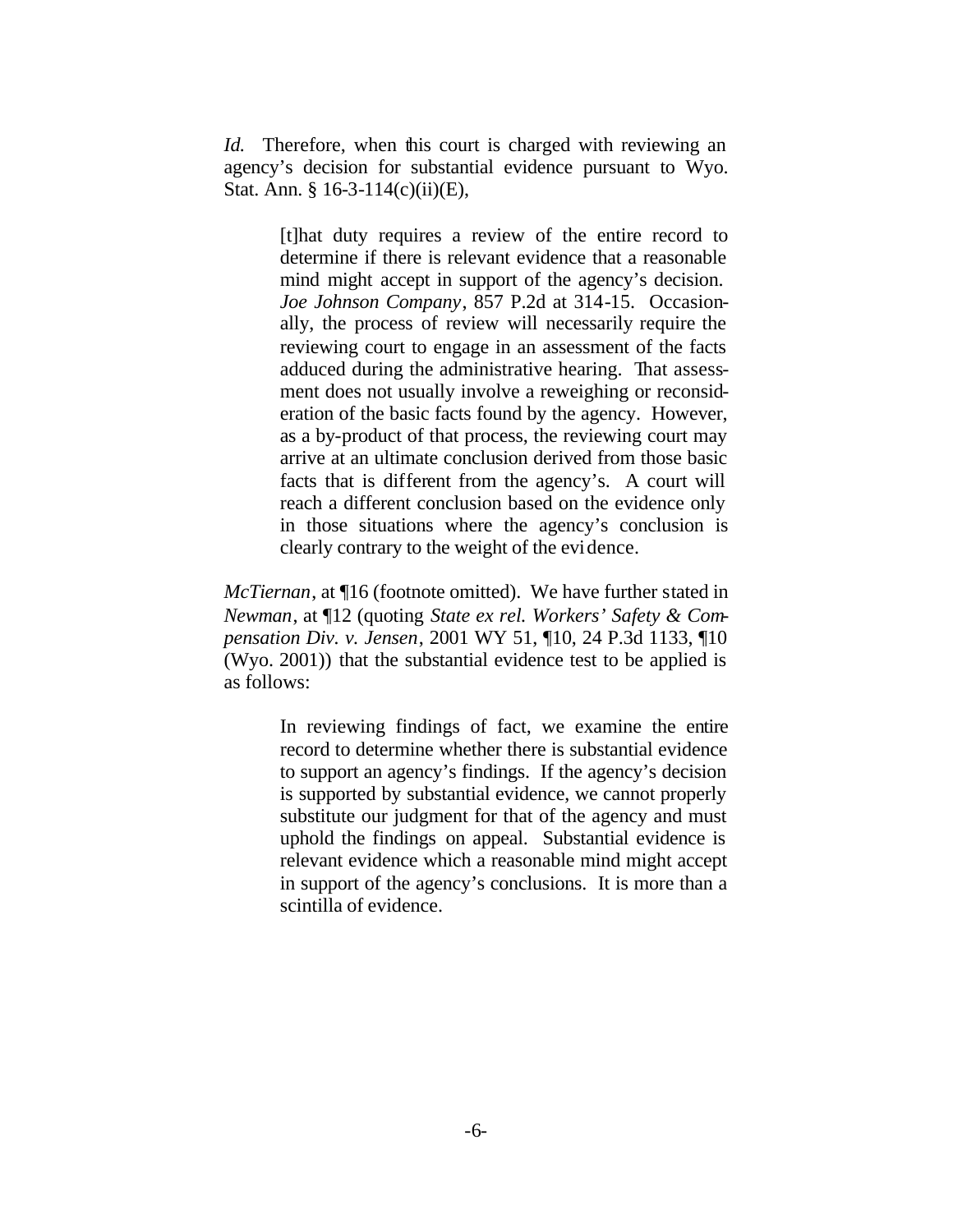### *DISCUSSION*

### *Taxation of "Construction" Ballast*

#### *A. Interpretation Issues*

[¶9] DOR asserts UPRC is liable for payment of sales tax on purchases of "construction" ballast under Wyoming statutory language and its own internal rules, as these transactions constitute the purchase of tangible personal property by UPRC in Wyoming. According to DOR, it does not matter what the nature of the ultimate use of the "construction" ballast is or that UPRC is or may be a common carrier with respect to these purchases. Not surprisingly, UPRC asserts that its purchases of "construction" ballast are destination sales and, therefore, not subject to Wyoming sales tax.

[¶10] DOR reasons that the point of transfer of title or possession of tangible personal property determines whether a sale transpires and thereby a taxable event occurs in Wyoming. DOR argues that because UPRC takes possession of the "construction" ballast at the quarry located in Laramie County, these purchases subject UPRC to the payment of the imposed Wyoming sales tax. Further, DOR contests that UPRC cannot be allowed to unilaterally determine the taxability of these purchases in Wyoming by merely modifying its contract with the vendor to provide that "[t]itle, ownership and constructive possession of the ballast shall not pass from Seller to Buyer until delivery is completed at a delivery site designated by Buyer."

[ $[$ [11] Wyo. Stat. Ann. §§ 39-15-101(a)(vii) and 39-15-103(a)(i)(A), in applicable part, provide, respectively:<sup>4</sup>

(a) As used in this article:

. . .

 $\overline{\phantom{a}}$ 

l

(vii) "Sale" means any transfer of title or possession in this state for a consideration including the fabrication of tangible personal property when the materials are furnished by the purchaser ….

(a) Taxable event. The following shall apply:

<sup>4</sup> Recodification of the applicable statutes occurred in 1999. Therefore, all references to statutes in this matter will refer to the 1999 version of the Wyoming statutes. Previously, Wyo. Stat. Ann. §§ 39-15-101(a)(vii) and 39-15-103(a)(i)(A) were designated as Wyo. Stat. Ann. §§ 39-6-402(a)(iv) (Michie 1997) and 39-6-404(a)(i) (Michie 1997) respectively.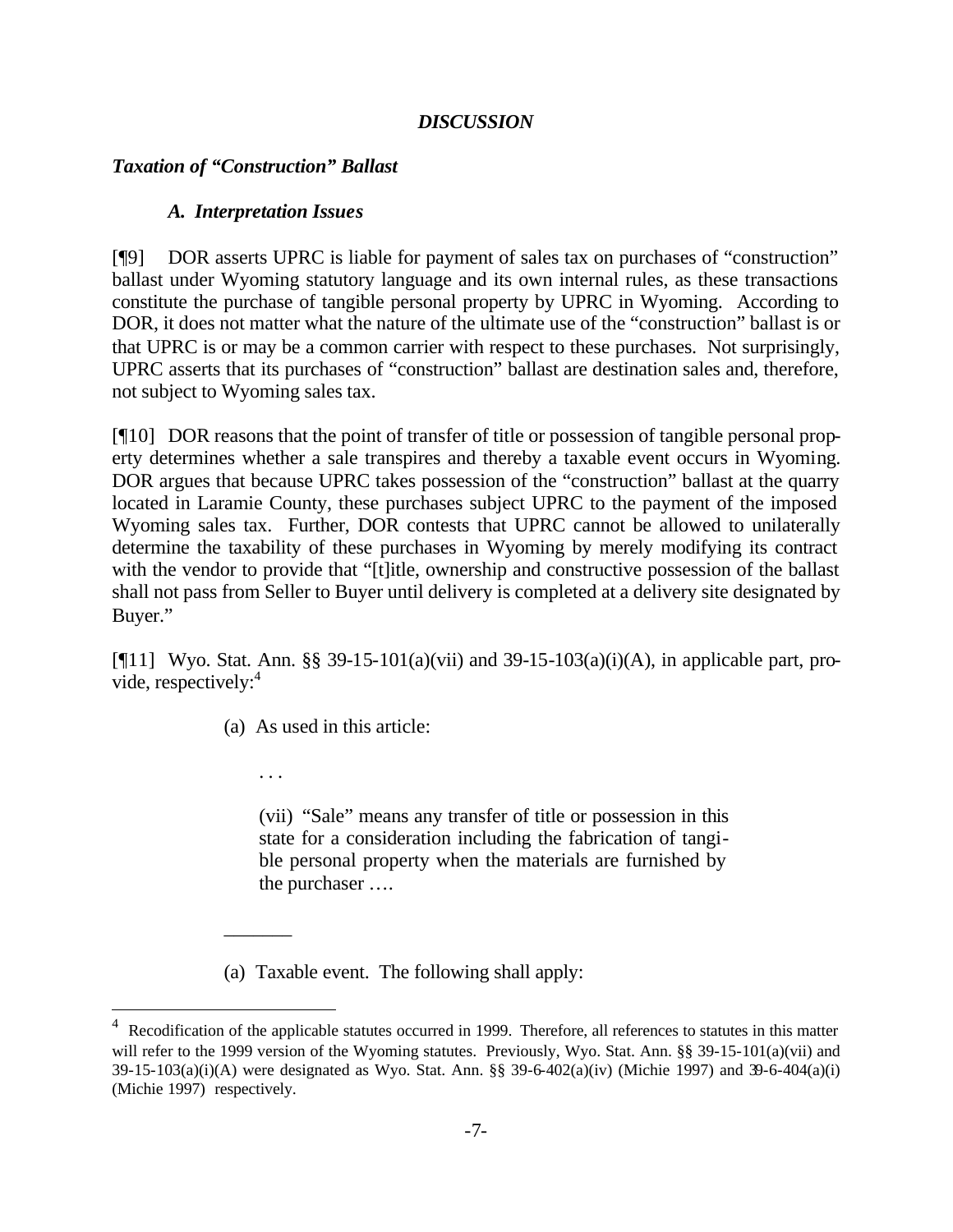(i) . . . there is levied an excise tax upon:

(A) The sales price of every retail sale of tangible personal property within the state[.]

Department of Revenue Rules and Regulations, Chapter 2, §14(p)(i) states:

The point at which title or possession of tangible personal property passes to the purchaser shall determine the location of the sale. *Tangible personal property shipped by the vendor at the time of sale and not used in Wyoming, to an out of state location may be considered a destination sale and not subject to the sales tax.* 

(Emphasis added.)

[¶12] In *McClean v. State*, 2003 WY 17, ¶6, 62 P.3d 595, ¶6 (Wyo. 2003), we declared:

We have long recognized that conclusions of law, such as questions regarding statutory interpretation, are to be reviewed by this court *de novo*. *Hutchings v. Krachun*, 2002 WY 98, ¶10, 49 P.3d 176, ¶10 (Wyo. 2002). In *Pagel v. Franscell*, 2002 WY 169, ¶9, 57 P.3d. 1226, ¶9 (Wyo. 2002) (citing *Wyoming Cmty. College Comm'n v. Casper Cmty. College Dist.*, 2001 WY 86, ¶¶16-18, 31 P.3d 1242, ¶¶16-18 (Wyo. 2001)), we stated:

> In interpreting statutes, our primary consideration is to determine the legislature's intent. *Fontaine v. Board of County Comm'rs*, 4 P.3d 890, 894 (Wyo. 2000); *State ex rel. Motor Vehicle Div. v. Holtz*, 674 P.2d 732, 736 (Wyo. 1983). Legislative intent must be ascertained initially and primarily from the words used in the statute. *Allied-Signal, Inc. v. State Board of Equalization*, 813 P.2d 214, 219 (Wyo. 1991); *Phillips v. Duro-Last Roofing, Inc.*, 806 P.2d 834, 837 (Wyo. 1991). When the words are clear and unambiguous, a court risks an impermissible substitution of its own views, or those of others, for the intent of the legislature if any effort is made to interpret or construe statutes on any basis other than the language invoked by the legislature. *Allied-Signal*, 813 P.2d at 219. Moreover, "[a]ll statutes must be construed *in pari materia*; and in ascertaining the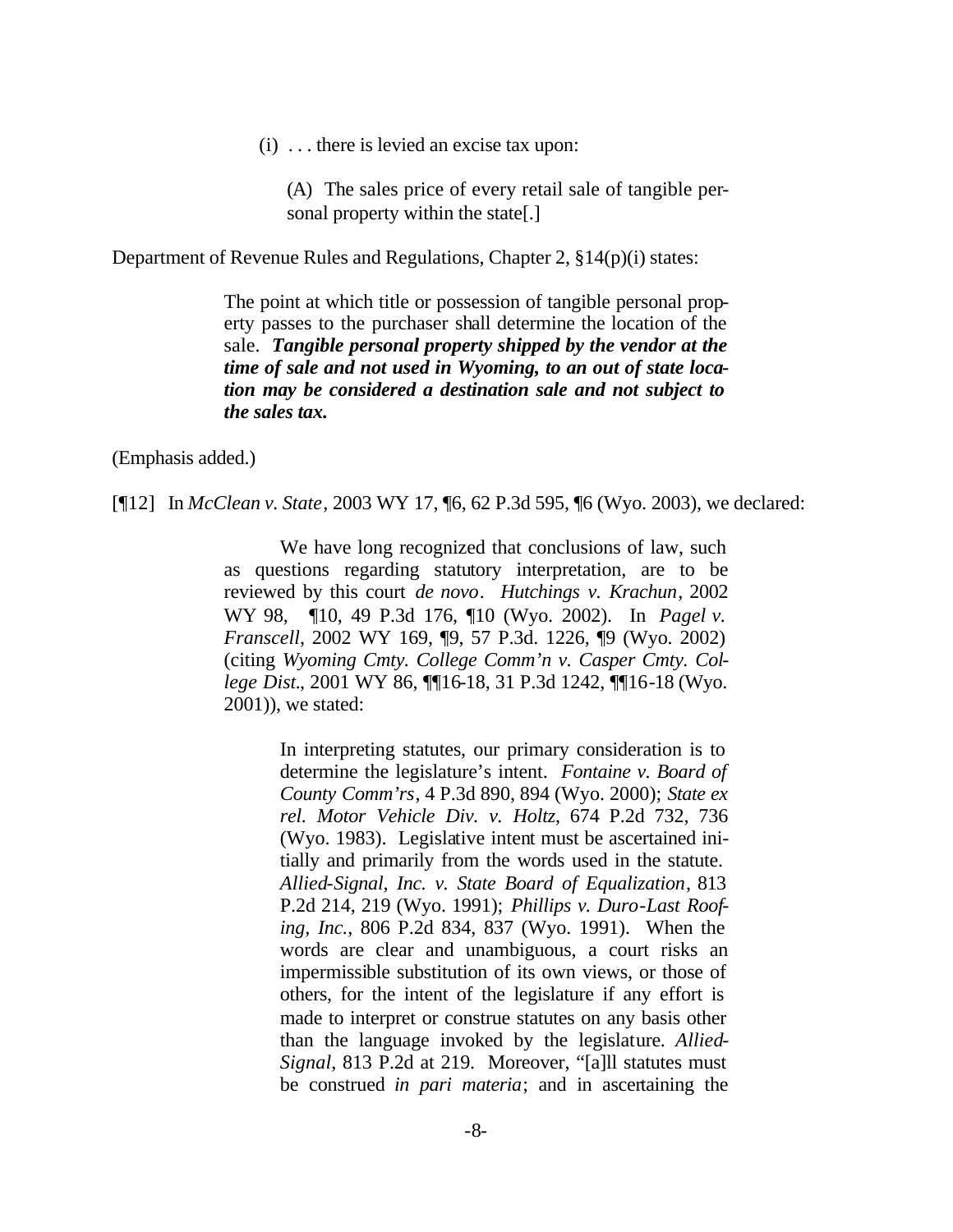meaning of a given law, all statutes relating to the same subject or hav[ing] the same general purpose must be considered and construed in harmony." *Fontaine*, 4 P.3d at 894 (citing *State ex rel. Motor Vehicle Div. v. Holtz*, 674 P.2d at 735).

Therefore, in performing our review, we look first to the plain and ordinary meaning of the words to determine if the statute is ambiguous. *Olheiser v. State ex rel. Worker's Compensation Div.*, 866 P.2d 768, 770 (Wyo. 1994) (citing *Parker Land & Cattle Company v. Game & Fish Comm'n*, 845 P.2d 1040, 1042-43 (Wyo. 1993)). A statute is clear and unambiguous if its wording is such that reasonable persons are able to agree on its meaning with consistency and predictability. *Parker Land & Cattle*, at 1043. Conversely, a statute is ambiguous if it is found to be vague or uncertain and subject to varying interpretations. *Id.* We have said that divergent opinions among parties as to the meaning of a statute may be evidence of ambiguity. *Basin Electric Power Co-op. v. State Bd. of Control*, 578 P.2d 557, 561 (Wyo. 1978). However, the fact that opinions may differ as to a statute's meaning is not conclusive of ambiguity. Ultimately, whether a statute is ambiguous is a matter of law to be determined by the court. *Allied-Signal*, 813 P.2d at 219.

This same analysis must be performed when we interpret the meaning of administrative rules and regulations. *Powder River Coal Co. v. State Bd. of Equalization*, 2002 WY 5, ¶6, 38 P.3d 423, ¶6 (Wyo. 2002) (citing *State by and through Dep't of Rev. v. Buggy Bath Unlimited, Inc.*, 2001 WY 27, ¶6, 18 P.3d 1182, ¶6 (Wyo. 2001)).

[¶13] Applying the plain and ordinary meaning to the language used in Wyo. Stat. Ann. §§ 39-15-101(a)(vii) and 39-15-103(a)(i)(A) and Department of Revenue Rules and Regulations, Chapter 2,  $\S 14(p)(i)$ , we find no ambiguity. All three clearly indicate that a taxable event occurs only when title or possession of tangible personal property passes to the purchaser in Wyoming. The clearly stated language of Department of Revenue Rules and Regulations, Chapter 2, §14(p)(i) goes even further to provide that when tangible personal property is shipped by a vendor at the time of sale to an out-of-state location and not used in Wyoming, this purchase is not subject to Wyoming sales tax. Therefore, we determine that the purchase of "construction" ballast by UPRC in Laramie County does not constitute a taxable event. Under these transactions, neither title or possession to the ballast transfers to UPRC in Wyoming. This ballast is simply loaded into train cars for delivery to an out-of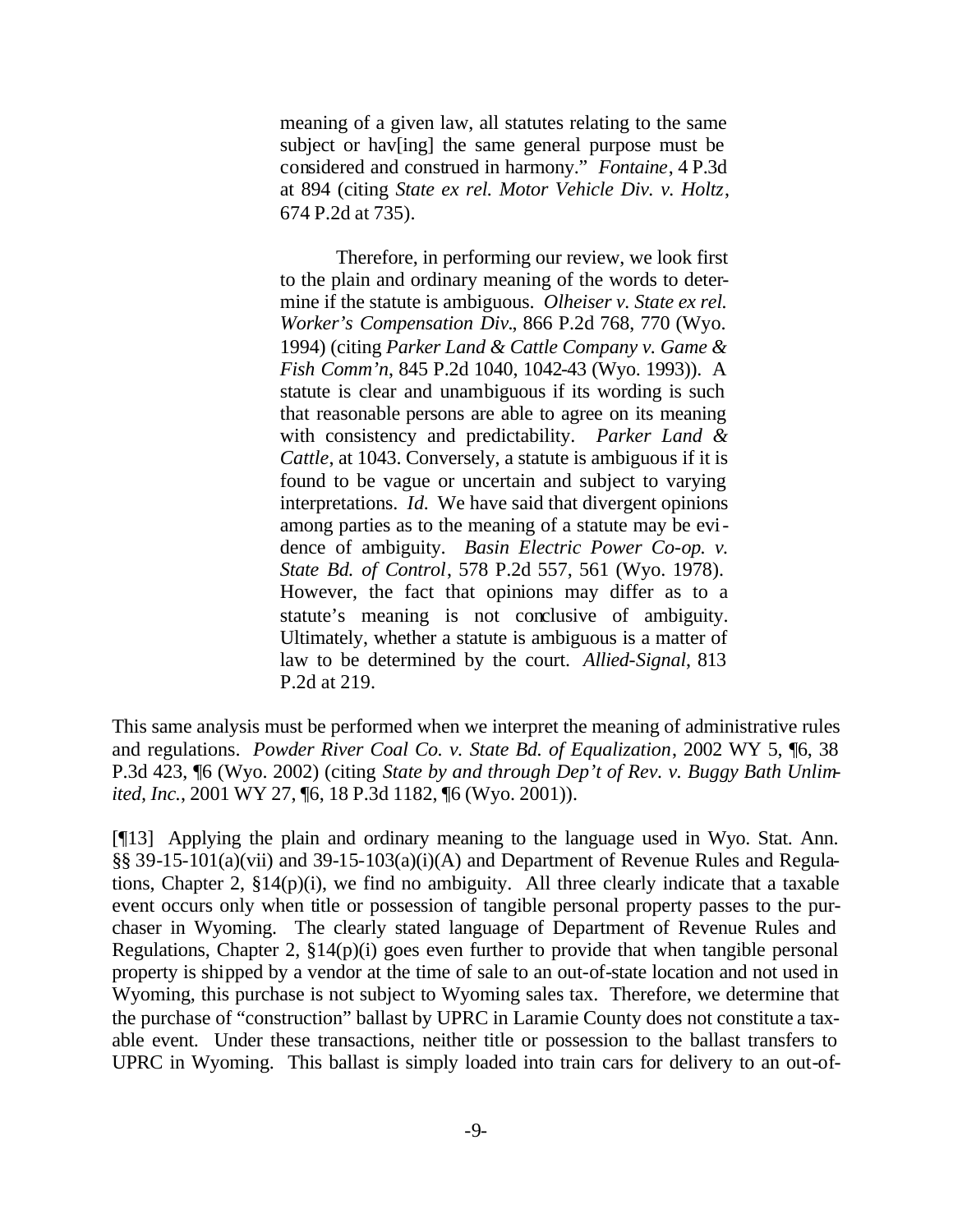state location. Further, this "construction" ballast is designated for use outside Wyoming at the time of sale. $5$ 

[¶14] The fact that UPRC is usually both the common carrier and the ultimate purchaser of the "construction" ballast is of little consequence. UPRC indisputably exclusively controls and operates the trains and locomotives in which the ballast is loaded and transported. However, neither title or possession to the "construction" ballast passes from the vendor to UPRC until it is accepted by UPRC, as the purchaser, at a predetermined destination outside of Wyoming. UPRC loads and carries the "construction" ballast as the common carrier agent of the vendor and never obtains "complete control" over this ballast during shipment as asserted by DOR. UPRC, as a common carrier, is bound to deliver the ballast to the location outside of Wyoming as directed by the vendor. Title or possession of the ballast is not transferred until UPRC, as the buyer, inspects and accepts the ballast at the construction site.

[¶15] The determination of a taxable event does not rest merely on the physical presence of the goods on the common carrier's transport equipment, but on the rights that the vendor retains in those goods. In the event that UPRC does not accept the ballast, the ballast must be shipped back to the quarry at the vendor's expense, and title or possession to the ballast never transfers from the vendor. Hence, because the vendor intends that title or possession to the "construction" ballast not transfer until the ballast is accepted by UPRC, as the purchaser, and the ballast is designated for use outside Wyoming at the time of its sale, these transactions must be characterized as non-taxable destination sales. Department of Revenue Rules and Regulations do not specify that transportation of the product in a destination sale must be made by a third party common carrier unrelated to the buyer or by the vendor, personally. Rather, the product must be merely transported at the direction of the vendor to a destination outside of Wyoming.

[¶16] It is of some interest to note that it is not practically or economically feasible to ship the huge quantities of ballast used by any other means than by railcar, and the railway owned by UPRC is the only such transportation available from the subject quarry. Nevertheless, setting these established facts aside, if ballast was able to be shipped by the vendor through some other means by a common carrier other than UPRC, the purchases of "construction" ballast by UPRC must absolutely be characterized as destination sales and non-taxable under Wyoming law.

[¶17] DOR also contends that the use of the word "may" within Department of Revenue Rules and Regulations, Chapter 2, §14(p)(i) gives DOR the exclusive unilateral power and discretion to determine whether a particular sale does or does not constitute a destination sale. Clearly, the plain and obvious meaning of the word "may" within this rule simply

l

<sup>5</sup> An effort has been made to characterize the transfer of title or possession in the ballast as "actual" or "constructive" by the parties. However, these characterizations are unnecessary as we hold that there has not been *any* transfer of title or possession to the "construction" ballast in Wyoming under the circumstances.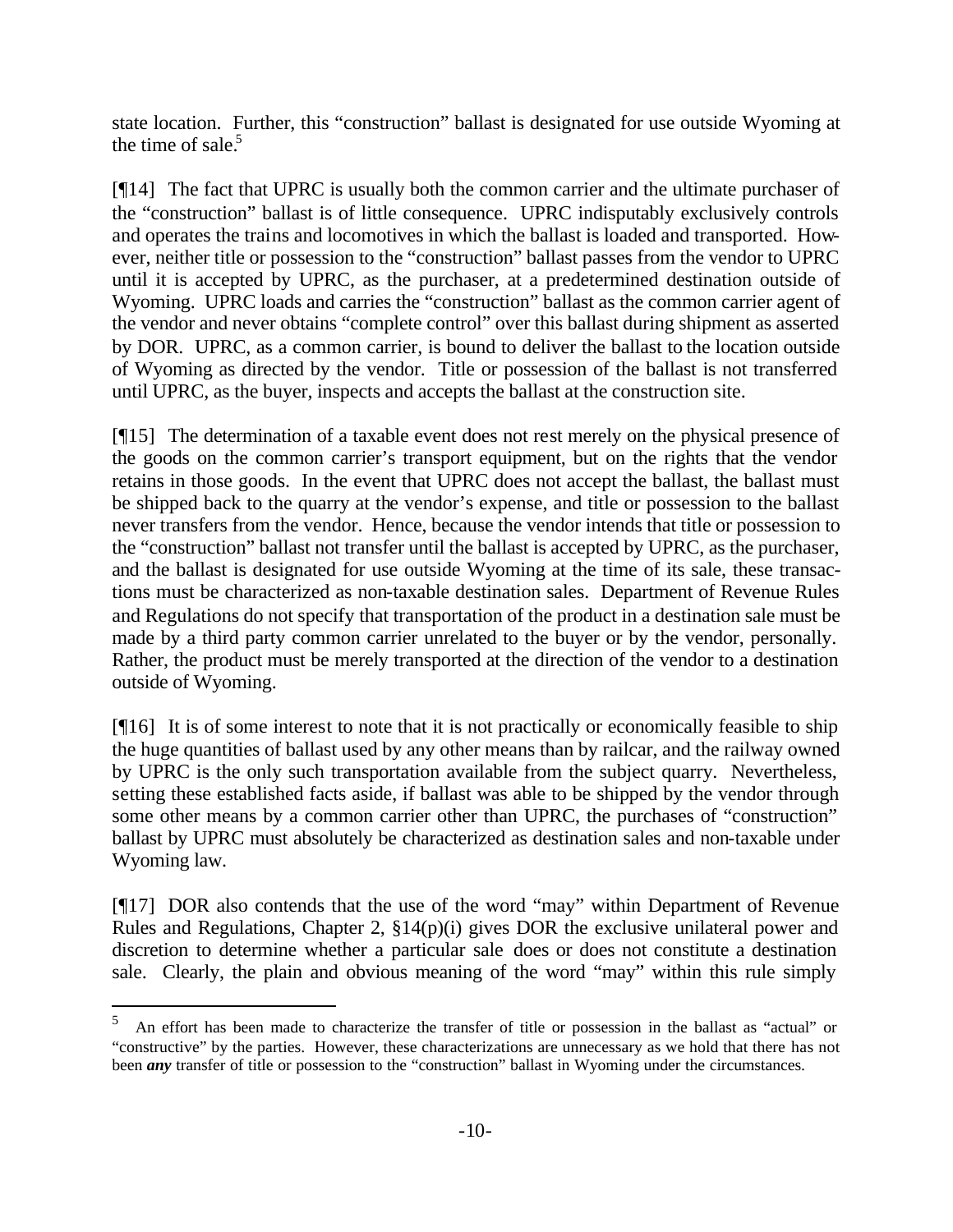allows the taxpayer to treat such transactions as defined as nontaxable destination sales. DOR's characterization of its authority also runs afoul of this court's directive that it is unfair and unlawful for an administrative agency to establish a policy requiring taxation at a late hour contrary to plainly stated language already relied upon by taxpayers without first giving adequate notice and warning and clarifying its position for the benefit of taxpayers. *Hercules Power Co. v. State Bd. of Equalization*, 66 Wyo. 268, 208 P.2d 1096, 1111 (1949).

[¶18] Administrative rules and regulations adopted pursuant to statutory authority have the force and effect of law. *State by and through Dep't of Rev. v. Buggy Bath Unlimited, Inc.*, 2001 WY 27, ¶19, 18 P.3d 1182, ¶19 (Wyo. 2001) (citing *Fullmer v. Wyoming Employment Security Comm'n*, 858 P.2d 1122, 1123-24 (Wyo. 1993)). Further, an administrative agency must follow its own rules and regulations. *Id.* (citing *Antelope Valley Improvement v. State Bd. of Equalization*, 992 P.2d 563, 566 (Wyo. 1999) (opinion clarified at 4 P.3d 876 (Wyo. 2000)). Wyoming statutes are silent on this issue. Obviously, had the legislature desired a different result, it could have easily so specified.

[¶19] In addition, DOR argues that SBOE's conclusion that purchases of "construction" ballast under these circumstances is not subject to sales tax in Wyoming is contrary to established Wyoming case law authority and renders an absurd, illogical, unjust and unreasonable result. We disagree. DOR asserts that the facts in *State Bd. of Equalization v. Blind Bull Coal Co.*, 55 Wyo. 438, 101 P.2d 70 (1940), are almost indistinguishable from this case and, therefore, the holding of this court in that case is determinative. However, the facts in the *Blind Bull Coal Co.* case are most different than those presented in this case.

[¶20] In *Blind Bull Coal Co.*, it was an undisputed material fact that the vendor sold the subject coal at its mine located in Wyoming to various individual purchasers. It was further stipulated by the parties that 1) all of the coal was delivered and received by the purchasers at or near the vendor's mine in Wyoming; 2) after receiving the coal these purchasers transported the coal into Idaho for use or consumption; 3) the vendor's records did not show that the coal was purchased for transportation into Idaho or elsewhere; and 4) no claim of exemption was made by any purchaser and filed with the vendor. At 71. Therefore, unlike the situation in this case, Blind Bull Coal Company, as the vendor, transferred possession of the product to the purchasers in Wyoming, and there was no disclosure that the product was to be utilized outside of Wyoming at the time of its sale. The purchasers also did not contend that Wyoming sales tax did not have to be paid on these transactions.

[¶21] These distinctions in the *Blind Bull Coal Co.* case were recognized by this court in its opinion in *Morrison-Knudson Co., Inc. v. State Bd. of Equalization*, 58 Wyo. 500, 135 P.2d 927, 934 (1943):

> This case is similar to the case of *State Board of Equalization v. Blind Bull Coal Company*, 55 Wyo. 438, 101 P.2d 70. In that case sales of coal were made in Lincoln County, in this state, to purchasers who hauled the coal into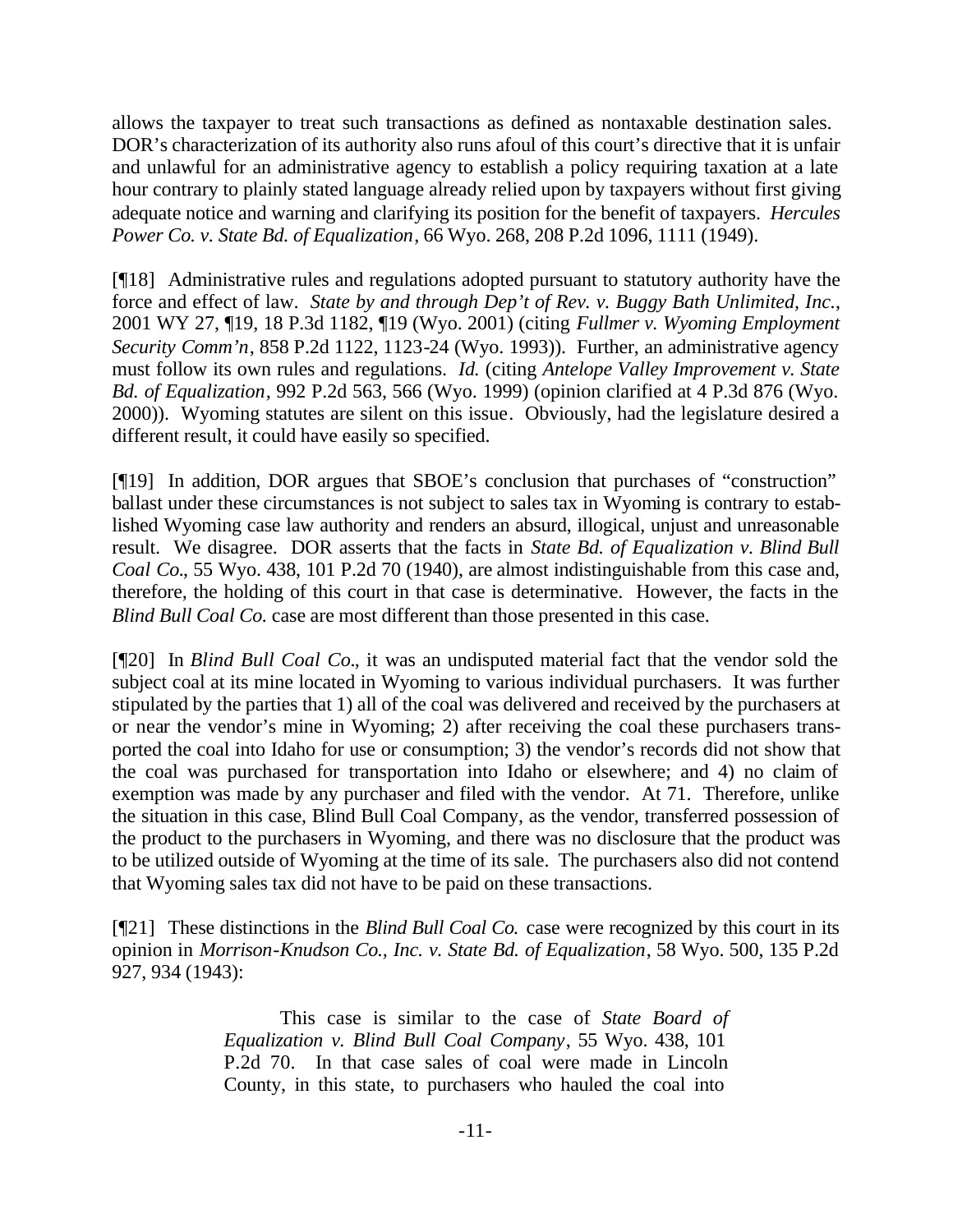Idaho for use or consumption. The coal was delivered by the seller at the mine and no claim for exemption was made by the purchasers. We held that the sales were not exempt from the sales tax imposed in this state and did not interfere with interstate commerce. Upon re-examination of the case there can scarcely be any doubt of the correctness of the decision. In that case the purchasers could do with the coal after delivery to them as they pleased. They were not compelled to transport it into Idaho, but might if they wished sell it again to someone in this state.

[¶22] In addition, utilizing primarily an "intent of the vendor" analysis, this court determined that a taxable event had also occurred in *Morrison-Knudson Co.* We stated at 934-35:

> In the case at bar, under the terms of the contract, the sales were made f. o. b. Parco, Wyoming. That was the place of delivery and passing of the title to the purchasers, unless an intention to the contrary appears. Sec. 98-906, Rev.St.1931; 55 C.J. 332, 333. No such contrary intention appears herein. The purchasers paid the freight, and, according to their testimony, they remitted the purchase price to the seller or, in some instances, paid it in this state. Part of the property was hauled to Parco and delivered to the railroad company. The delivery at that point was not interstate commerce. *Coe v. Town of Errol*, 116 U.S. 517, 6 S.Ct. 475, 29 L.Ed. 715. Part of the property was loaded onto trucks or trailers by the purchasers, and apparently at the Seminoe Dam in this state, where the property was located and had been used. While the purchasers in other states in most instances of course contemplated that the goods should be shipped by interstate carrier, that mere fact did not withdraw the property from the state's power to tax it. *State v. Blasius*, 290 U.S. 1, 54 S.Ct. 34, 78 L.Ed. 131. *The sellers did not agree to ship it to any destination outside of the state, and there is no evidence whatever in the record that they had any interest in the transportation beyond the point mentioned in the contract.* The only testimony aside from that contract, and from what has already been stated, is the testimony of a witness who stated that "the purchaser usually specifies how he wants delivery." *It would seem to be clear that under these facts the delivery to the purchasers was complete, the title passed to them, and the property was accepted by them, in this state.*

(Emphasis added.)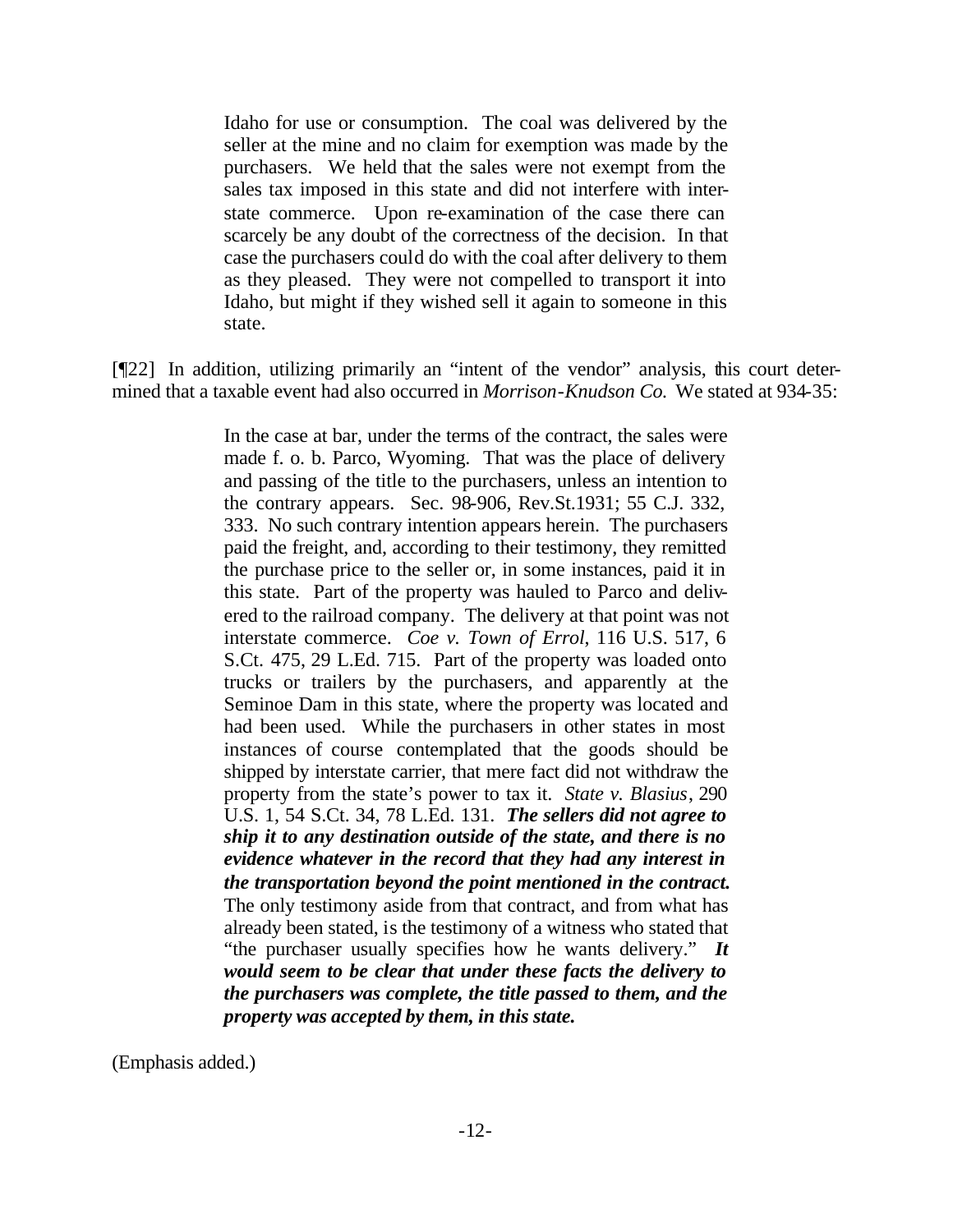[¶23] In both *Blind Bull Coal Co.* and *Morrison-Knudson Co.*, this court cited with approval the reasoning utilized by the United States Supreme Court in *Superior Oil Co. v. Mississippi*, 280 U.S. 390, 50 S.Ct. 169, 74 L.Ed. 504 (1930), wherein the United States Supreme Court applied an "intent of the vendor" analysis and held that a taxable event had occurred. In *Morrison-Knudson Co.*, at 935, we stated:

> In [*Superior Oil Co. v. Mississippi*], the seller, in Mississippi, sold gasoline to the purchaser at Biloxi in that state. *The purchaser loaded it on boats at their wharves, and shipped it to fishermen in Louisiana through transactions which in the long run were equivalent to sales. No consignee in Louisiana, nor a place of destination, were designated at the time of the sale.* It was held that the sale was a sale in Mississippi, and that a tax to be paid by the seller did not interfere with interstate commerce.

(Emphasis added.)

[¶24] This court in *Morrison-Knudson Co.*, at 935, further cited as support for its determination the case of *Department of Treasury v. Wood Preserving Corp.*, 313 U.S. 62, 61 S.Ct. 885, 85 L.Ed. 1188 (1941).

> The facts in the *Wood Preserving Corporation* case were, so far as relevant here, about as follows: The corporation sold ties to the Baltimore and Ohio Railroad Company through a contract entered into in Ohio. The corporation did not itself produce any ties, but when a sale to the railroad company was made the corporation procured the ties sold from local producers in Indiana who delivered them to the railroad company in Indiana. At that point the corporation was represented by an agent, and the railroad company by an inspector. The ties were then examined, and those found by the inspector to be in accordance with specifications were accepted at that place. Indiana laid a tax on the receipts which the corporation derived from the sale of these ties. The court held the transaction to be intrastate and upheld the tax against the contention that it was a burden on interstate commerce.

Thus, the United States Supreme Court in *Wood Preserving Corp.* having found that the vendor had agreed to deliver the ties to Indiana and that the actual transfer of ownership and possession of the goods occurred in Indiana, upheld the tax levied by the state of Indiana.

[¶25] Our determination in this case is also in accord with the reasoning and conclusion reached by this court in *Hercules Power Co. v. State Bd. of Equalization*, 66 Wyo. 268, 208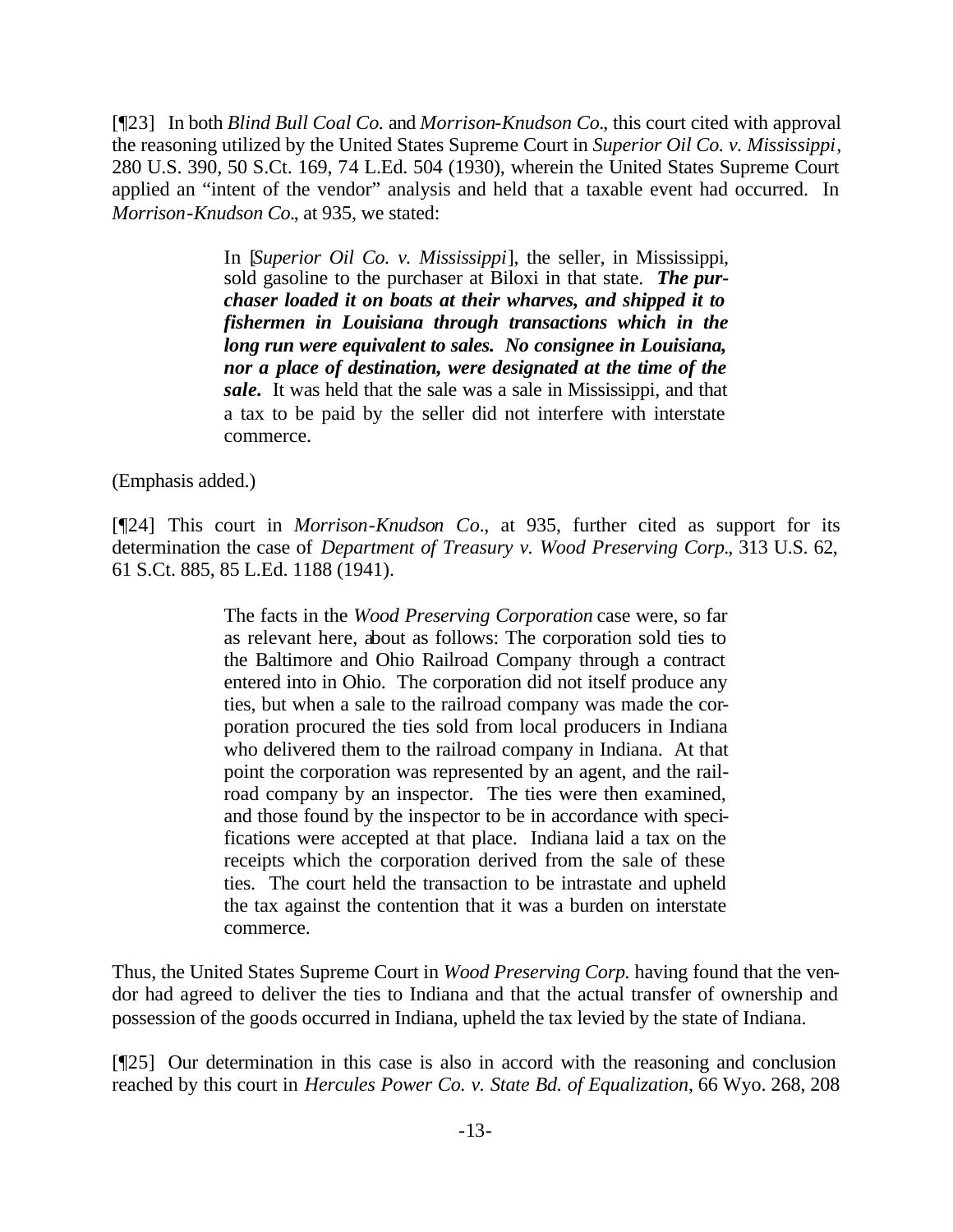P.2d 1096 (1949), wherein this court reversed the assessment of sales tax based on a lengthy and comprehensive analysis of the intention of the parties to that transaction. In that case, this court reasoned that ownership and possession of the property involved did not transfer because the vendor intended that ownership and possession of the property would not transfer until delivered to the purchaser. This court in *Cooley v. Frank*, 68 Wyo. 436, 235 P.2d 446 (1951), utilized a similar analysis in determining when delivery and acceptance of the goods involved in that case had occurred. Given the established case history expressed through this court's past opinions with respect to the issue at hand and our review of both existing statutory law and administrative rule in this area, we perceive absolutely no absurd, illogical, unjust or unreasonable consequence occurs as a result of the SBOE's ruling with respect to "construction" ballast in this case.

[¶26] Additionally, DOR complains that SBOE's decision allows purchasers who are common carriers to avoid sales tax liability by assuming the role of common carrier in all purchases. However, this is not the case. Again, a seller or vendor must intend that ownership or possession of the goods not transfer to the purchaser until delivery is made in another state with the goods involved being designated for use outside of Wyoming at the time of sale. If these conditions are not met, the transaction simply cannot be categorized as a destination sale and Wyoming sales tax imposed.

[¶27] Finally, DOR grieves a determination that the purchase of "construction" ballast under the given circumstances is not subject to sales tax creates a sales tax exemption not found in the Wyoming sales tax statutes. In support of this argument, DOR argues that when interpreting taxation statutes, there is a presumption against granting exceptions or exemptions and in favor of taxation citing as authority the cases of *General Chemical Corp. v. State Bd. of Equalization*, 819 P.2d 418, 422 (Wyo. 1991) and *Commissioners of Cambria Park v. Bd. of County Comm'rs of Weston County*, 62 Wyo. 446, 174 P.2d 402 (1946). However, this court has enunciated that there must be recognized a distinction between what is actually taxed under the operative taxing language as opposed to what falls within such taxing authority and is thereafter exempted from taxation. In *Walgreen Co. v. State Bd. of Equalization*, 62 Wyo. 288, 166 P.2d 960, 977 (1946), we stated upon review of the statutory language at issue in that case:

> It is as plain, as clear, as unequivocal as the English language can make it. There cannot be the slightest doubt as to its meaning. It does not require any one educated in the law to read it and understand it perfectly. The term 'taxable' was doubtless inserted in this place for the reason that not all sales are taxable. Some sales are specifically exempted under Sec. 2 of the Sales Tax Act. But in the case under Sec. 4 of the Act all sales made by the appellant herein are taxable, some at 2%, others at 1%. That is clear.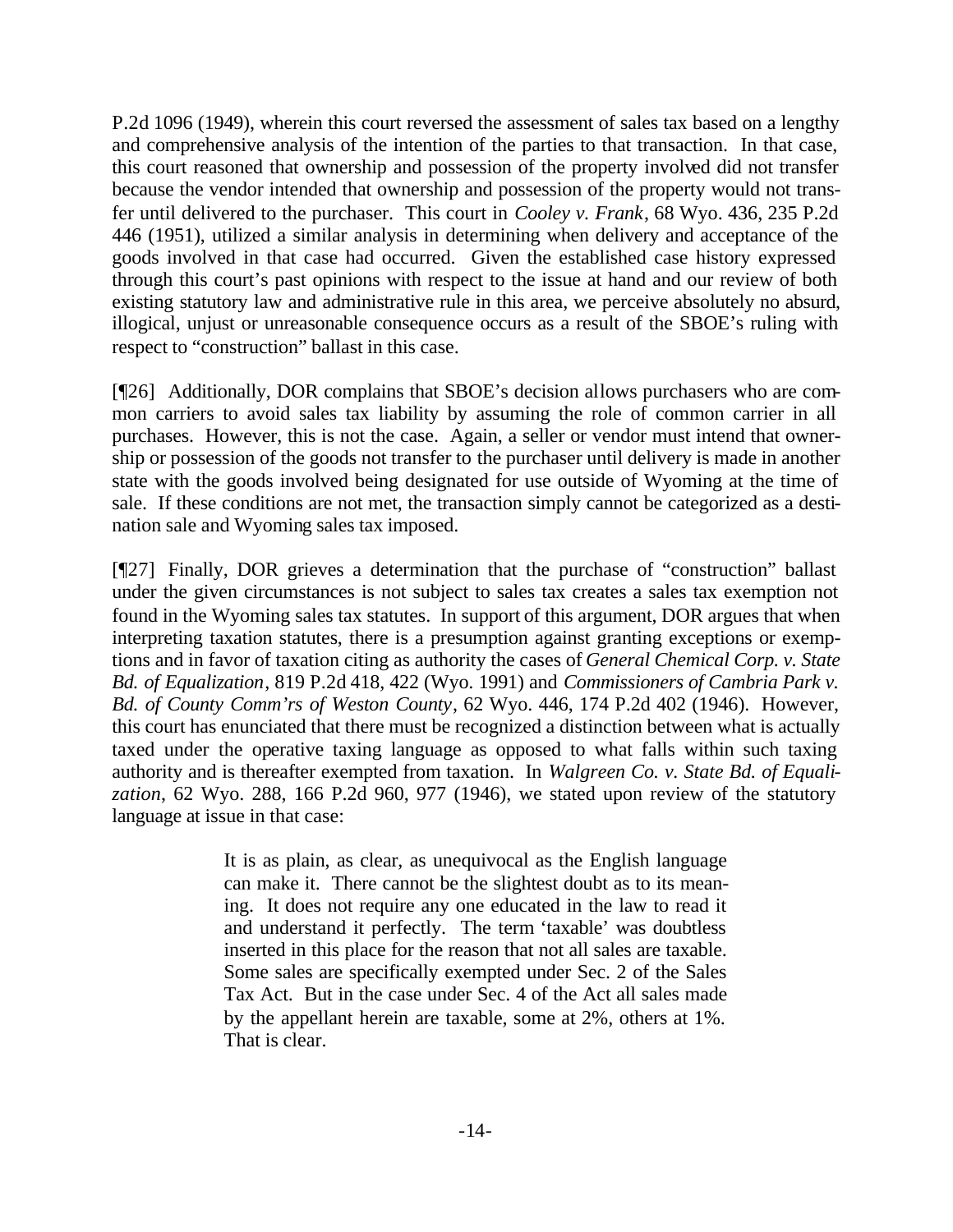Likewise, it is absolutely apparent in this case that destination sales, as particularly defined, were intended to be outside the realm of Wyoming sales taxation. Accordingly, no exemption with respect to such transactions is involved.

# *B. Substantial Evidence Issues*

[¶28] DOR asserts that SBOE's decision is not supported by sufficient evidence. The record does disclose some evidence presented by DOR which is contrary to the ultimate decision rendered by SBOE. Sufficient evidence does exists however to support SBOE's determination. Adequate evidence was presented to show that the "construction" ballast bought was intended for use outside of Wyoming at the time of its sale. The evidence also showed that the vendor did not intend that UPRC take either ownership or possession of this ballast until it was accepted by UPRC outside of Wyoming. This evidence establishes that the transactions involved were destination sales, and no Wyoming sales tax may be assessed under these circumstances.

[¶29] Further, we recognize, as we have on numerous other occasions, that we will not substitute our judgment for that of an agency when substantial evidence supports the decision. *Sinclair v. Public Serv. Comm'n*, 2003 WY 22, ¶38, 63P.3d 887, ¶38 (Wyo. 2003) (citing *Elk Horn Ranch, Inc. v. Bd. of County Comm'rs*, 2002 WY 167, ¶13, 57 P.3d 1218, ¶13 (Wyo. 2002) and *Newman v. State ex rel. Workers' Safety & Compensation Div.*, 2002 WY 91,  $\P$ 12, 49 P.3d 163,  $\P$ 12 (Wyo. 2002)). We, therefore, hold that the findings of fact and conclusions of law of SBOE were not clearly contrary to the overwhelming weight of the evidence.

# *C. Remaining Issues*

[¶30] In an apparent last ditch effort, DOR argues both that SBOE improperly ruled on the distinction between "construction" and "maintenance" ballast, *sua sponte*, without providing DOR adequate notice and opportunity to address this issue and that SBOE made insufficient basic findings of fact to support this distinction.

[¶31] The record on appeal evidences that the distinction between "construction" and "maintenance" ballast was potentially raised as early as UPRC's Notice of Appeal wherein UPRC distinguished between ballast purchased in Wyoming for inventory purposes and ballast purchased for first use outside Wyoming. Likewise, some hint of this distinction is included in UPRC's filed Preliminary Statement. Undoubtedly, UPRC addressed this issue when it filed various required disclosure statements in this action. Indeed, UPRC specified that Mr. Steven Utech would be called to testify as a witness concerning efforts by UPRC to amend its contract with the vendor "so as to make clear that all ballast purchased after July 1, 1998, was FOB the location of delivery outside the State of Wyoming, so as to constitute destination sales." UPRC also specifically listed destination sales as an issue and then identified particular exhibits that would be used to address this issue in its filed Issues of Fact and Law and Exhibit Index and Updated Summary of Contentions. Evidence and witnesses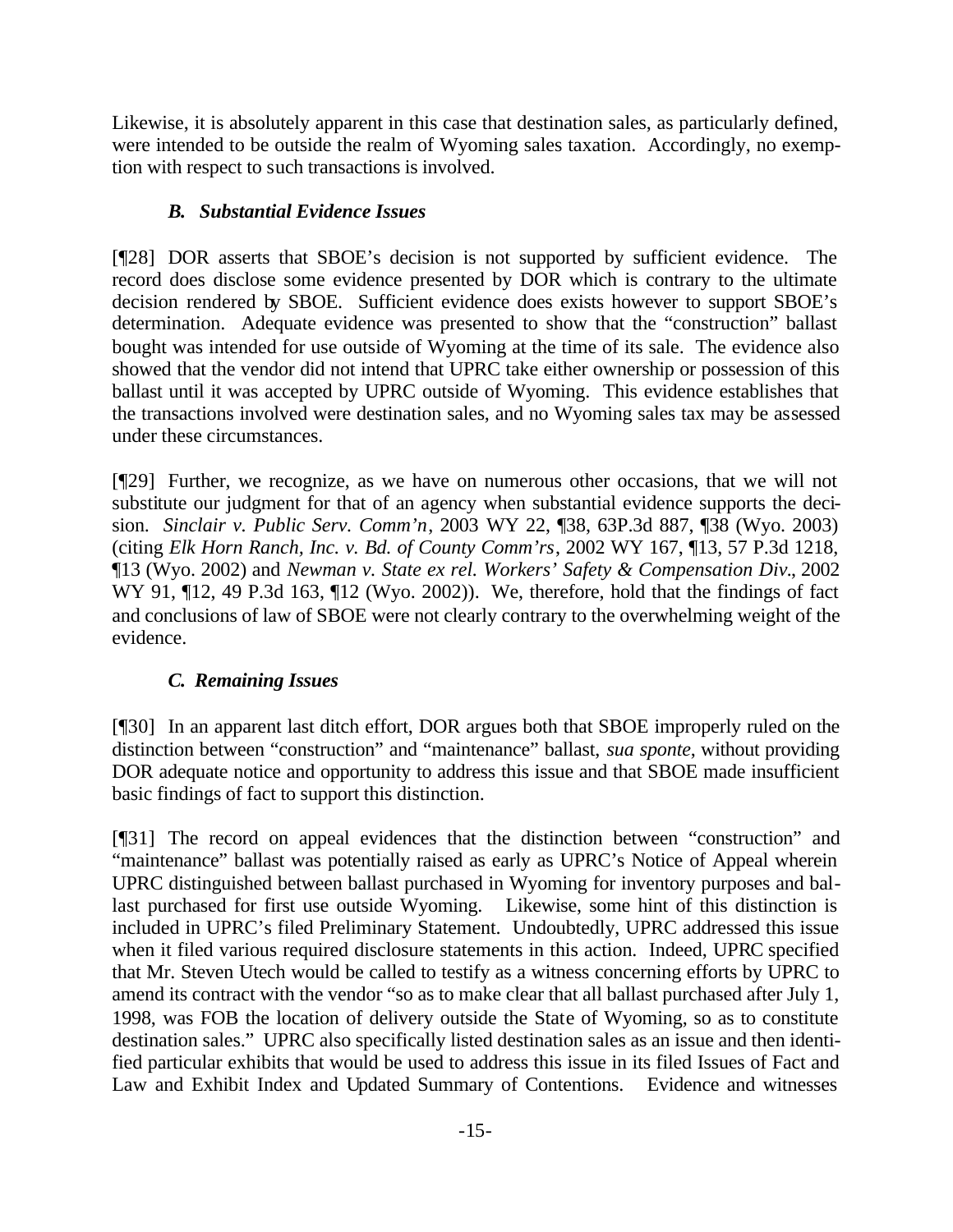regarding such issue were then presented and this issue was orally argued at hearing. Certainly while the record reflects that the most hotly contested issues in this matter related to the UPRC "authority," DOR was adequately appraised that UPRC intended to and did, in fact, raise the distinction between "construction" and "maintenance" ballast and that the "construction" ballast transactions at issue qualified as destination sales.

[¶32] In addition, while it is well established that an administrative agency must issue sufficiently detailed findings of fact to support its conclusions when rendering a determination,<sup>6</sup> our review of the final order in this matter establishes that SBOE satisfied this mandate. The Findings of Fact, Conclusions of Law, Decision and Order entered by the SBOE is seventeen pages in length and replete with detailed findings of fact and numerous citations to the administrative record. Moreover, the decision entered by SBOE specifically sets forth the basis and rationale for SBOE's determination that the subject purchases of "construction" ballast were not taxable events because they constituted destination sales.

## *The UPRC "Authority"*

l

[¶33] UPRC argues that while DOR may have meant to revoke the UPRC "authority," DOR never legally accomplished this goal because it failed to comply with the prerequisites for revocation. *See In the Matter of Appeal of Union Pacific Railroad Co.,* Wyoming Board of Equalization Docket Nos. 88-110 and 89-61 (1991) ("1991 Decision") along with *Wyoming Refining Co. v. Bottjen*, 695 P.2d 647 (Wyo. 1985); *Johnson v. Safeway Stores, Inc.*, 568 P.2d 908 (Wyo. 1977); *State ex rel. Lynch v. Bd. of County Comm'rs*, 296 P.2d 986 (Wyo. 1956); *Hercules Power Co. v. State Bd. of Equalization*, 66 Wyo. 268, 208 P.2d 1096 (1949); and *Mustanen v. Diamond Coal & Coke Co.*, 50 Wyo. 462, 62 P.2d 287 (1936), which each generally stand for the proposition that the retroactive application of either statutes or administrative rules and regulations are disfavored. In particular, UPRC asserts that DOR's alleged revocation of the UPRC "authority" was not prospective which resulted in UPRC receiving inadequate notice and that DOR failed to fully consider the impacts of revocation of the UPRC "authority" as mandated by the 1991 Decision. Accordingly, UPRC asserts that insufficient evidence exists to support SBOE's ruling that the UPRC "authority" was effectively revoked in this case.

## *A. Sufficiency of the Evidence*

[¶34] DOR issued a second Final Assessment dated November 15, 2000, to UPRC wherein sales taxes for ballast purchased in Wyoming before June 1, 1998 were removed from DOR's original assessment. At hearing it was explained that DOR issued this second Final Assessment in reliance on a letter dated April 29, 1998, from Joyce (Hron) Stewart of DOR

<sup>6</sup> *See City of Casper v. Utech*, 895 P.2d 449, 451 (Wyo. 1995); *Campbell County v. Wyoming Comty. College Comm'n*, 731 P.2d 1174, 1176 (Wyo. 1987) and *Holding's Little America v. Bd. of County Comm'rs of Laramie County*, 670 P.2d 699, 704 (Wyo. 1983).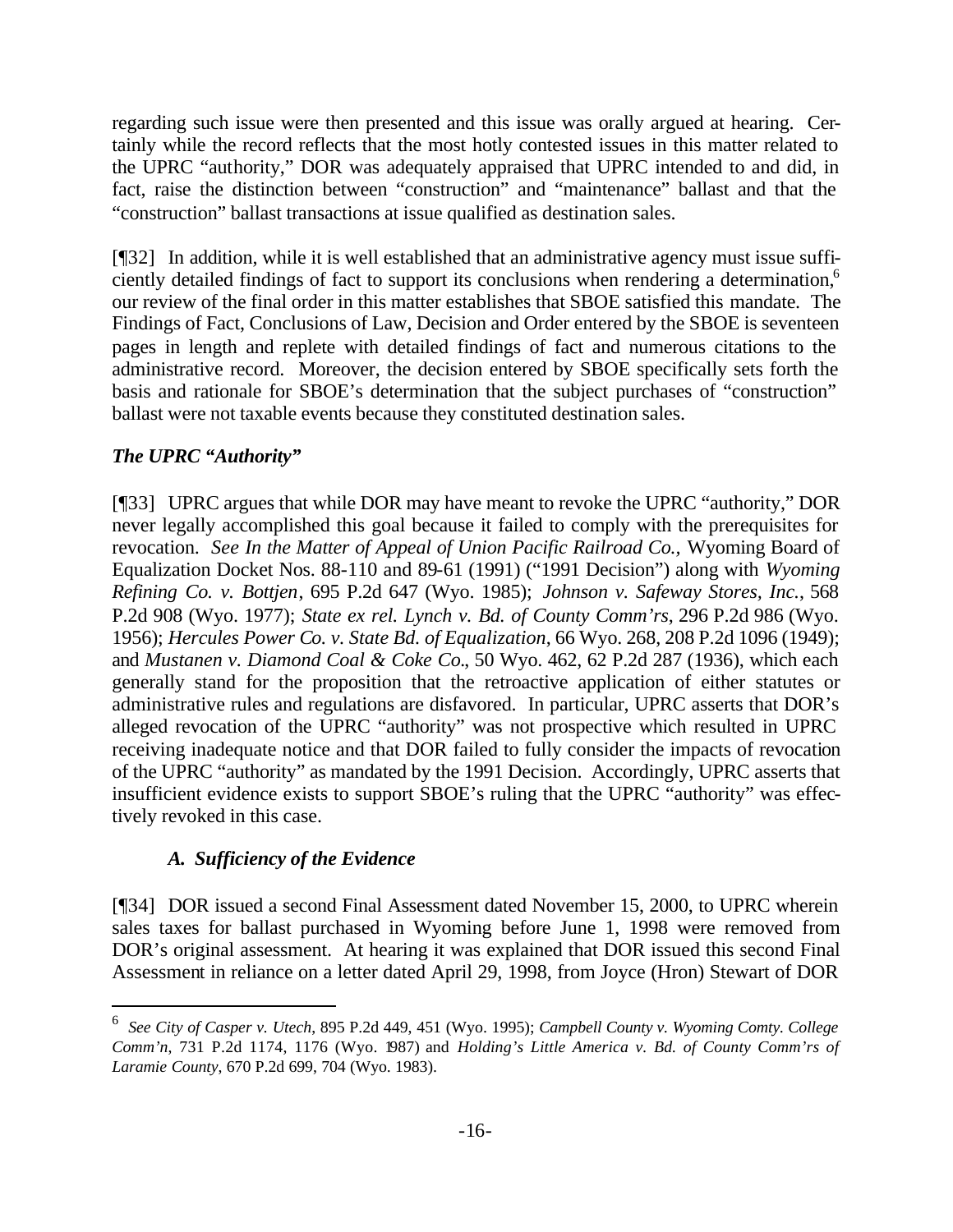to James Douglas of UPRC documenting DOR's revocation of the UPRC "authority." Further, Mr. Noble of DOR testified at hearing that he chose this date as DOR's effective revocation of this "authority" in order to give UPRC fair notice of the revocation.

[¶35] UPRC complains that the April 29, 1998 letter of Ms. Stewart does not state any date certain upon which the revocation would prospectively occur and did not mention June 1, 1998, as the effective date of revocation. UPRC also asserts that since it did not know until November of 2000 that DOR's revocation of the UPRC "authority" had allegedly occurred effective April 29, 1998, UPRC was not given adequate prospective notice of DOR's action. We find these complaints to be disingenuous.

[¶36] Our review of the record discloses that during a meeting on June 17, 1997, Ms. Burton of the DOR advised UPRC that DOR had no statutory authority to agree to the UPRC "authority" and that the UPRC "authority" would not be continued. In subsequent meetings between DOR and UPRC, DOR again expressed that the UPRC "authority" had been revoked. Counsel for UPRC, Mr. Douglas, participated in the June 17, 1997 meeting and a later January 1998 meeting. At hearing, Mr. Douglas admitted that DOR was "uncomfortable" with the mechanism permitted by the UPRC "authority" and knew "through body language" that DOR intended to revoke the UPRC "authority."

[¶37] UPRC acknowledged the revocation. Mr. Douglas, on behalf of UPRC, sent a letter to UPRC's lobbyist dated February 5, 1998, stating that DOR had "withdrawn its approval" for the UPRC "authority" because "DOR, with the concurrence of the Attorney General, believes there is no existing statutory authority to grant taxpayers special permission regarding the method taxes are to be paid." On March 12, 1998, the legislature enacted a direct pay statute, Wyo. Stat. Ann. § 39-15-107.1. During consideration of this legislation, UPRC lobbied for an amendment that would provide statutory authority for the UPRC "authority." However, the requested language suggested by UPRC was not included in Wyo. Stat. Ann. § 39-15-107.1. After the legislative session, DOR initiated a rule making process, amending its rules relating to this new legislation. UPRC provided written input and gave lengthy comments during the public hearing seeking to persuade DOR to include the UPRC "authority" in its amended rules. However, DOR declined this suggestion.

[¶38] On April 23, 1998, UPRC sent a letter to Ms. Stewart recognizing the UPRC "authority" had been revoked by DOR and had not been included within the newly enacted legislation. Nevertheless, UPRC requested that DOR reconsider its position and again allow the UPRC "authority." In this letter, UPRC stated: "We are willing to pay the tax to Wyoming, instead of other states, but we will do so only with your approval of the use tax payment system for all materials purchased for use in Wyoming." DOR responded to this letter and its revocation of the UPRC "authority" was again confirmed via correspondence dated April 29, 1998. This letter unequivocally put UPRC on notice that the UPRC "authority" would not be honored by DOR stating: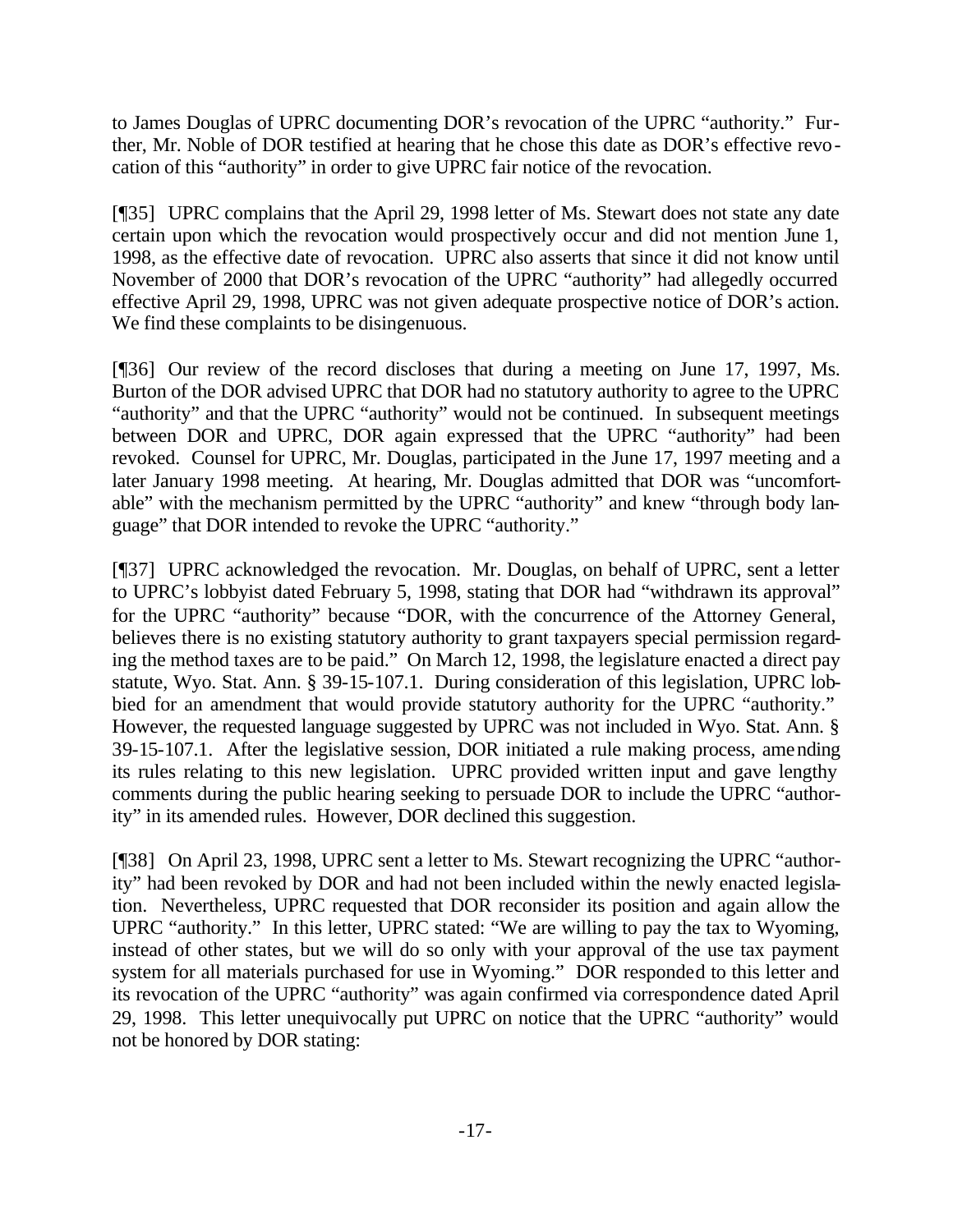*I would also like to remind you of our position on the other type of transaction UPRC is routinely involved with in this state, the purchasing of ballast from Wyoming vendors.*  We have discussed this several times in the past but I think it *worthy of another mention. When UPRC buys ballast in Wyoming, and the sale is finalized here, you owe the Wyoming sales tax on those transactions.* The sales tax should be paid to the vendor at the time of the purchase. However, under the newly created direct pay law, and once we have rules promulgated for same, UPRC can apply for a direct pay permit and make such sales tax payments directly to the state rather than to the ballast vendor.

(Emphasis added.) UPRC never responded to this letter or in any way indicated confusion over, or disagreement with, the statements made within this letter.

[¶39] In June of 1998, Mr. Douglas prepared a briefing paper for the Tax Reform 2000 Project initiated by the Wyoming legislature to be delivered by UPRC's lobbyist. A draft of this paper included the following paragraphs under the heading "Sales/Use Tax:"

> This tax is applied to transactions involving personal property. The railroad's principal personal property is locomotives and rail cars but there are no Wyoming vendors selling rolling stock so rolling stock is purchased out-of-state and placed in interstate commerce before it arrives in the state. UPRR does purchase large amounts of rail, ties and ballast rock which are subject to tax. UPRR has paid use tax on all rail, ties and ballast rock installed in Wyoming even though major portions of this tax could have been paid to other states.

> This choice of venue for paying sales/use tax led to the direct pay issue which was before the 1998 legislature. *The legislature elected not to renew UPRR's direct pay authority and as of July 1998, UPRR will no longer have a direct pay authority from the Department of Revenue.*

(Emphasis added.) A handwritten note to the side of the second paragraph asks the question: "Do we want to acknowledge that it is gone?" This document goes on to explain the UPRC "authority" (referred to as "direct pay authority") had worked for the past 20 years and acknowledges that UPRC needed such "authority" to purchase ballast in Wyoming sales tax free. Ultimately, the final version of the document contained the two above quoted paragraphs and the acknowledgment that UPRC needed the UPRC "authority" to purchase ballast in Wyoming sales tax free. However, the handwritten note was not included or in any other way incorporated into the final version.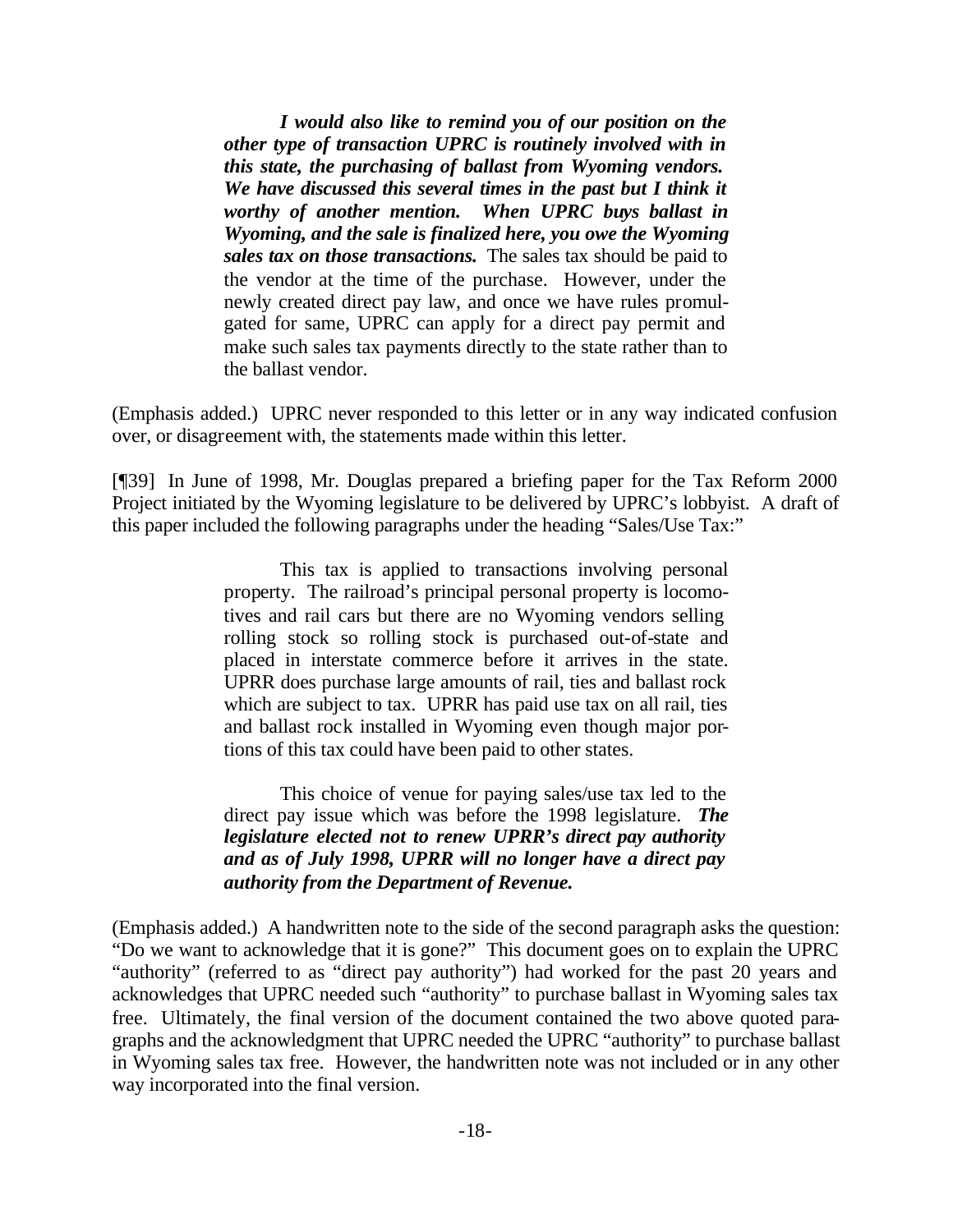[¶40] We hold that sufficient evidence was presented at hearing which supports SBOE's conclusion that UPRC was given adequate notice that DOR would no longer acknowledge the UPRC "authority" as of June 1, 1998.<sup>7</sup> For these same reasons, we decline UPRC's late request that we hold that UPRC is not liable for interest and penalty associated with the subject assessment. Again, the record supports the fact that UPRC was given adequate notice of DOR's intent to enforce the statutorily mandated sales tax for purchases made within Wyoming concerning UPRC.

#### *B. Mootness*

l

[¶41] DOR in an interesting counter argument contends that it never possessed the statutory power to create a tax exemption by granting the UPRC "authority" and that it was constitutionally prohibited from releasing any tax liability under Article 3, § 40 of the Wyoming Constitution. DOR further argues that it therefore cannot be bound by the SBOE's decision rendered in the 1991 Decision, which, in essence, recognized the validity of the UPRC "authority."

When factual findings are challenged, we will affirm those findings if they are supported by substantial evidence.

> In contested cases conducted before administrative agencies, the deference that normally is accorded the findings of fact by a trial court is extended to the administrative agency, and we do not adjust the decision of the agency unless it is clearly contrary to the overwhelming weight of the evidence on record. *Mekss* [*v. Wyoming Girls' School, State of Wyoming*, 813 P.2d 185 (Wyo. 1991)]; *State ex rel. Wyoming Workers' Compensation Div. v. Brown*, 805 P.2d 830 (Wyo. 1991). This is so because, in such an instance, the administrative body is the trier of fact and has the duty to weigh the evidence and determine the credibility of witnesses. *Gilmore v. Oil and Gas Conservation Comm'n.*, 642 P.2d 773 (Wyo. 1982).

<sup>7</sup> The record reflects that through his testimony at hearing Mr. Douglas attempted to address his letter to UPRC's lobbyist and the Tax Reform 2000 briefing paper by explaining that they were written in anticipation of the revocation occurring. Mr. Douglas also explained after acknowledging his participation in discussions during which the UPRC "authority" was at issue and admitting that it was DOR's position that sales tax was owed on all ballast purchases, that it was his interpretation that the UPRC "authority" was never revoked since he never heard the word "revocation." However, the SBOE in its decision specifically found that these statements by Mr. Douglas lacked credibility. We have long recognized that the trier of fact is charged with weighing the evidence and determining the credibility of witnesses. Findings of fact are accorded deference, and a decision will not be overturned unless it is clearly contrary to the overwhelming weight of the evidence. *Brierley v. State ex rel. Wyoming Workers' Safety and Compensation Div.*, 2002 WY 121, ¶16, 52 P.3d 564, ¶16 (Wyo. 2002); *Newman v. Wyo. Workers' Safety and Comp. Div.*, 2002 WY 91, ¶¶26 and 31, 49 P.3d 163, ¶¶26 and 31 (Wyo. 2002). As stated in *Newman*, at ¶26 (quoting *Wyoming Steel & Fab, Inc. v. Robles*, 882 P.2d 873, 875 (Wyo. 1994)):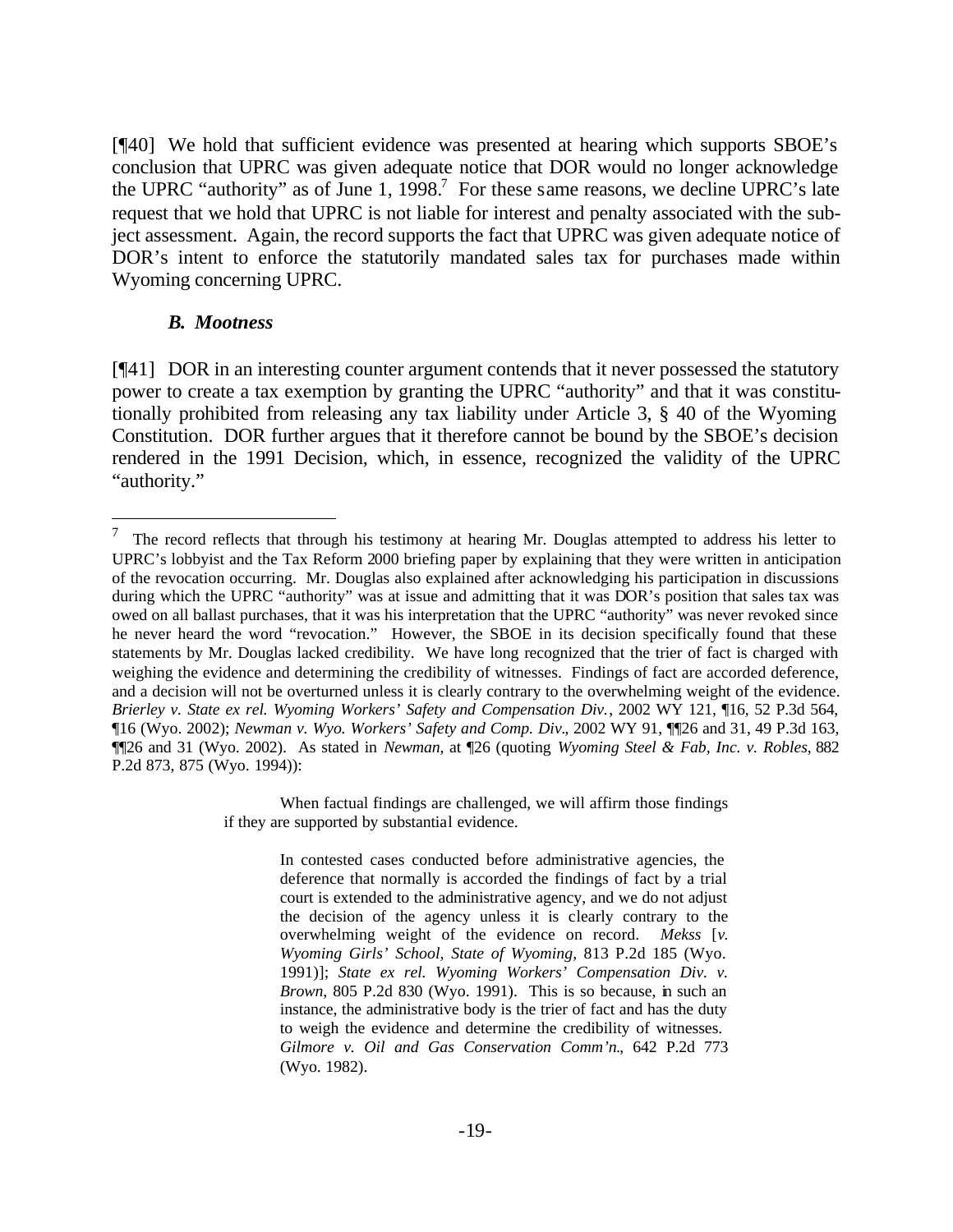[¶42] This court has often recognized that it will not entertain issues on appeal that are moot. This court recently stated in *Board of County Comm'rs for Sublette County v. Exxon Mobil Corp.*, 2002 WY 151, ¶18, 55 P.3d 714, ¶18 (Wyo. 2002) (citing *Davidson v. Sherman*, 848 P.2d 1341, 1348 (Wyo. 1993)) that an issue is moot, and not reviewable on appeal, when an event occurs which makes a determination of the issues unnecessary. We also elaborated in *Wyoming Bd. of Outfitters & Professional Guides v. Clark*, 2002 WY 24, ¶9, 39 P.3d 1106, ¶9 (Wyo. 2002):

> We stated in the case of *Smith Keller & Associates v. Dorr*, 4 P.3d 872, 876 (Wyo. 2000) (citing *Bard Ranch Co. v. Frederick*, 950 P.2d 564, 566 (Wyo. 1997)):

> > Our general law on justiciability provides that courts should not consider issues which have become moot. *Gulf Oil Corp. v. Wyoming Oil and Gas Conservation Comm'n*, 693 P.2d 227, 233 (Wyo. 1985). We do not decide cases when a decision will have no effect or pertains only to matters that might arise in the future. *McLain v. Anderson*, 933 P.2d 468, 472 (Wyo. 1997). A case is moot when the determination of an issue is sought which, if provided, will have no practical effect on the existing controversy. *Id.* Therefore, if events occur during the pendency of an appeal that cause a case to become moot or make determination of the issues unnecessary, we will dismiss it. *Id.*; *see also Rocky Mountain Helicopters, Inc. v. Air Freight, Inc.*, 773 P.2d 911, 924- 25 (Wyo. 1989).

In *Sanchez v. State*, 982 P.2d 149, 150 (Wyo. 1999), we further elaborated that a case is moot when the matter upon which a determination is sought presents no actual controversy or when a decision can have no practical effect. We have also recognized the general rule that the issue of mootness constitutes a question of law and may be properly addressed by a court sua sponte. *Cooper v. Town of Pinedale*, 1 P.3d 1197, 1201 (Wyo. 2000) (citing, in part, *Fund for Animals v. Babbitt*, 89 F.3d 128, 132 (2nd Cir. 1996)); *see also Northern Utilities, Inc. v. Public Service Comm'n*, 617 P.2d 1079, 1085 (Wyo. 1980).

[¶43] Having already held that sufficient evidence existed to support the determination of the SBOE that DOR had effectively given appropriate notice that it would no longer honor the UPRC "authority" from June 1, 1998 forward, any tangential constitutional or lack of